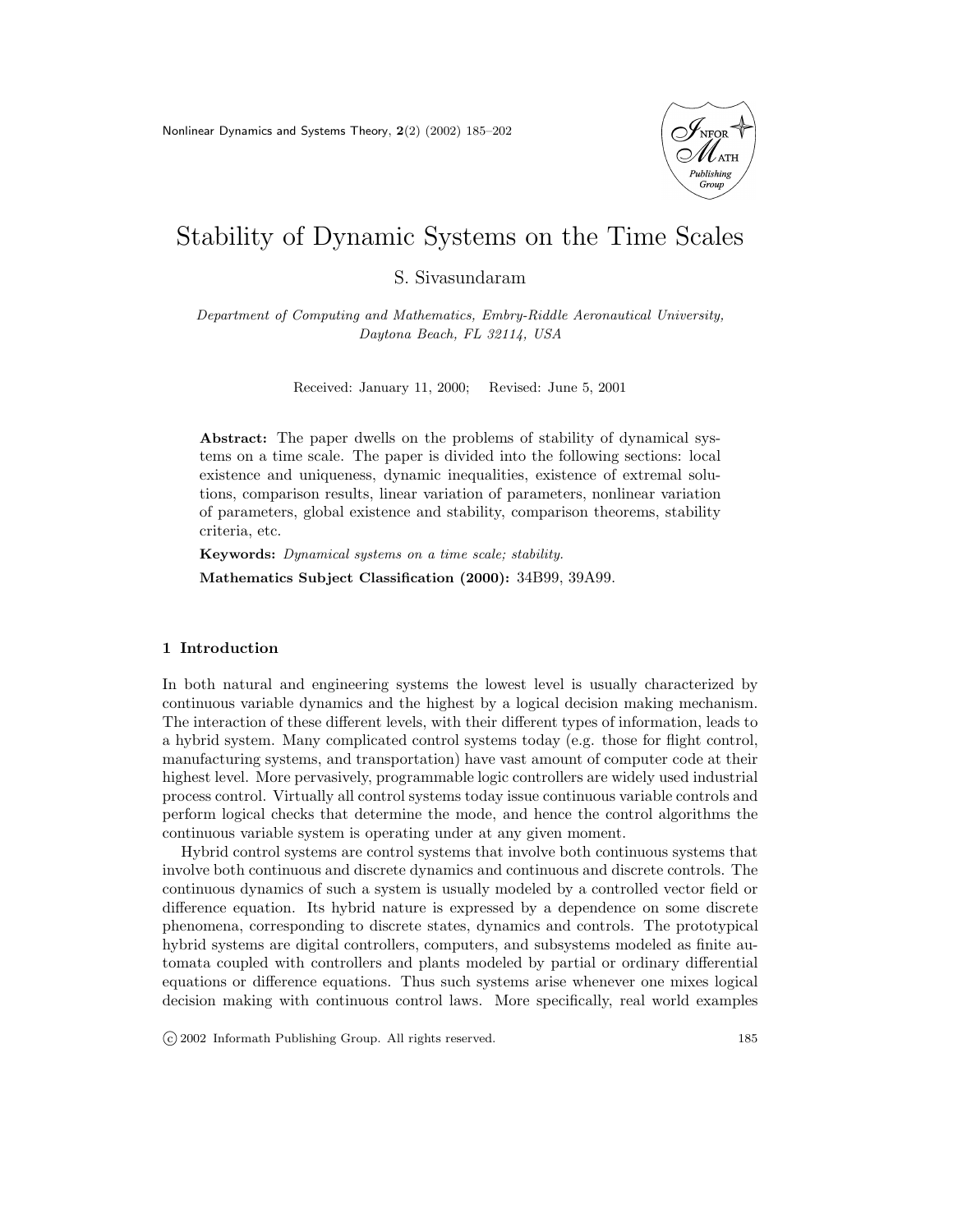## 186 S. SIVASUNDARAM

of hybrid systems include systems with relays, switches, and hysteresis; disk drivers, transmissions, step motors; constrained robots; automated transportation systems; and modern flexible manufacturing and flight control systems.

In control theory, there has certainly been a lot of related work in the past, including variable structure systems, jump linear systems, systems with impulse effect, impulse control, and piecewise deterministic processes.

The mathematical modeling of several important dynamic processes has been via difference equations or differential equations. Difference equations also appear in the study of discretization methods for differential equations. In recent years, however, the investigation of the theory of difference equations (discrete time dynamic systems) has assumed a greater importance as a well desired discipline. In spite of this tendency of independence, there is a striking similarity or even duality between the theories of continuous and discrete dynamic systems. Many results in the theory of difference equations have been obtained as more or less natural discrete analogs of corresponding results of differential equations. Nevertheless, the theory of difference equations is a lot richer than the corresponding theory of differential equations. For example, a simple difference equation resulting from a first order differential equation exhibits the chaotic behavior which can only happen for higher order differential equations. Moreover, additional assumptions are often required in the discrete case in order to overcome the topological deficiency of lacking connectedness. From a modeling point of view, it is perhaps more realistic to model a phenomenon by a dynamic system which incorporates both continuous and discrete times, namely, time as an arbitrary closed set of reals called time scale. In this survey paper we discuss the stability of dynamics systems on time scale.

# 2 Preliminaries

In this paper we use the calculus obtained in  $[1, 2]$  for unifying discrete and continuous dynamic systems.

Let T be a time scale (closed nonempty subset of R) with  $t_0 \geq 0$  as a minimal element and no maximal element.

The points  $\{t\}$  of  $\mathbb T$  are classified as:

right-dense (rd), if  $\sigma(t) = t$ ;

left-dense (ld), if  $\rho(t) = t$ ;

right-scattered (rs), if  $\sigma(t) > t$ ;

left-scattered (ls), if  $\rho(t) < t$ , where  $\sigma(t)$ ,  $\rho(t)$  are jump operators defined by

 $\sigma(t) = \inf \{ s \in \mathbb{T} : s > t \}, \quad \rho(t) = \sup \{ s \in \mathbb{T} : s < t \}.$ 

Set  $\mu^*(t) = \sigma(t) - t$  (called graininess), so that

$$
\mathbb{T} \equiv R \Rightarrow \mu^*(t) = 0, \quad \mathbb{T} \equiv Z \Rightarrow \mu^*(t) = 1.
$$

**Definition 2.1** The mapping  $u: \mathbb{T} \to R$  is rd-continuous if it is continuous at each right-dense point and  $\lim_{s \to t^{-}} f(s) = f(t^{-})$  exist at each left-dense.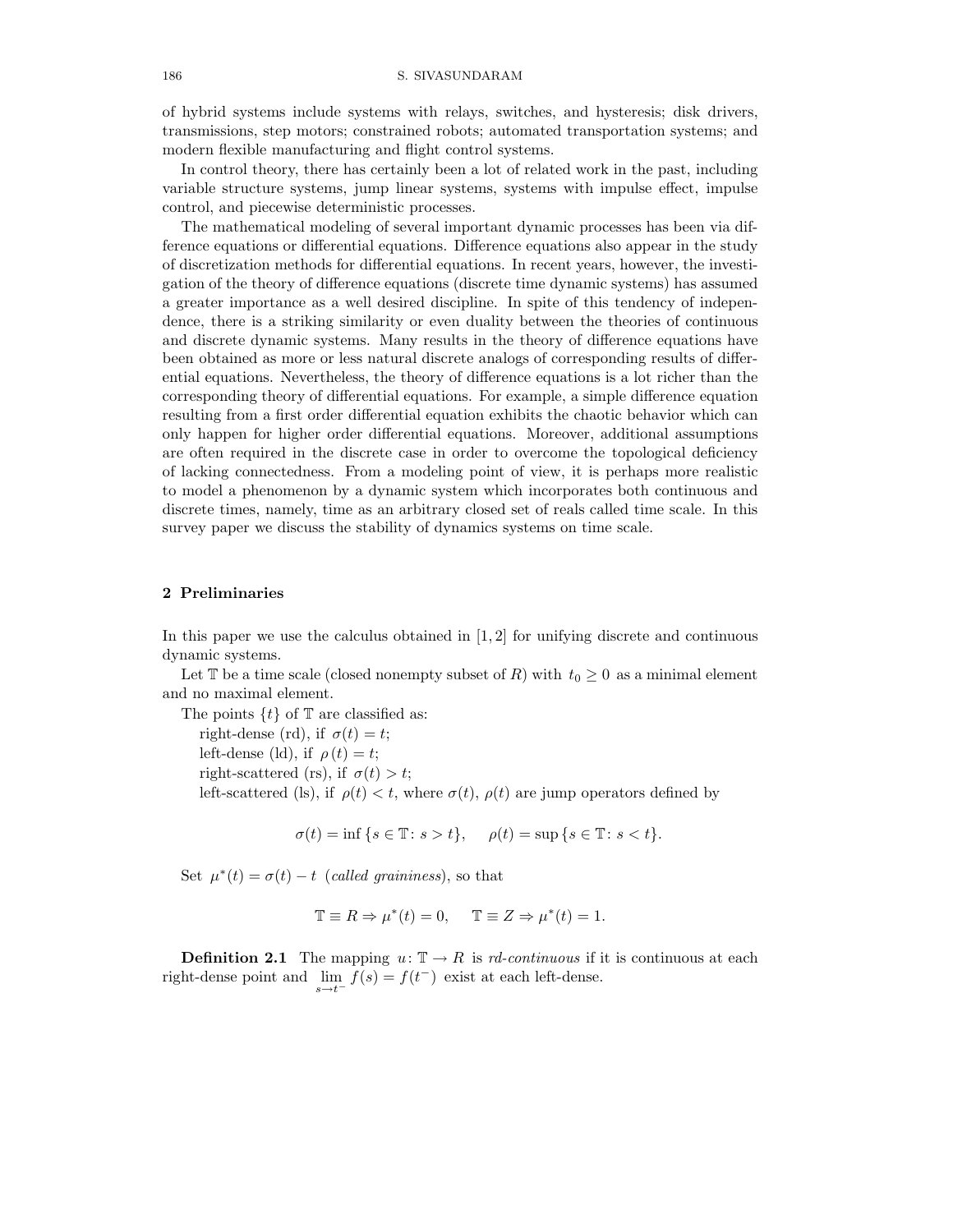**Definition 2.2** A mapping  $u: \mathbb{T} \to R$  is said to be differentiable at  $t \in \mathbb{T}$ , if there exists an  $\alpha \in R$  such that for any  $\epsilon > 0$  there exists a neighborhood U of t satisfying

$$
|u(\sigma(t)) - u(s) - \alpha(\sigma(t) - s)| \le \epsilon |\sigma(t) - s| \quad \text{for all} \quad s \in U.
$$

Derivative of u is denoted by  $u^{\Delta}(t)$ .

Note:  $\mathbb{T} = R \Rightarrow u^{\triangle} = \alpha = \frac{du(t)}{dt}$ ,

 $\mathbb{T} = Z \Rightarrow u^{\triangle} = \alpha = u(t+1) - u(t).$ 

If  $u$  is differentiable at  $t$ , then it is continuous at  $t$ .

If  $u$  is continuous at  $t$  and  $t$  is right-scattered, then  $u$  is differentiable and

$$
u^{\triangle}(t) = \frac{u(\sigma(t)) - u(t)}{\mu^*(t)}.
$$

**Definition 2.3** For each  $t \in \mathbb{T}$ , let N be a neighborhood of t. Then, we define the generalized derivative (or Dini derivative),  $D^+u^{\Delta}(t)$ , to mean that, given  $\epsilon > 0$ , there exists a right neighborhood  $N_{\epsilon} \subset N$  of t such that

$$
\frac{u(\sigma(t)) - u(s)}{\mu^*(t, s)} < D^+ u^{\triangle}(t) + \epsilon \quad \text{for} \quad s \in N_{\epsilon}, \quad s > t,
$$

where  $\mu(t, s) = \sigma(t) - s$ .

In case  $t$  is rs and  $u$  is continuous at  $t$ , we have, as in the case of the derivative,

$$
D^+u^{\triangle}(t) = \frac{u(\sigma(t)) - u(t)}{\mu^*(t)}.
$$

**Definition 2.4** Let h be a mapping from  $\mathbb{T}$  to R. The mapping  $g: \mathbb{T} \to R$  is called the *antiderivative* of h on  $\mathbb T$  if it is differentiable on  $\mathbb T$  and satisfies  $g^{\Delta}(t) = h(t)$  for  $t \in \mathbb{T}$ .

The following known properties of the antiderivative are useful.

- (a) If  $h: \mathbb{T} \to R$  is rd-continuous, then h has the antiderivative  $g: t \to \int_0^t$ s  $h(s) ds$ ,  $s, t \in \mathbb{T}$ .
- (b) If the sequence  $\{h_n\}_{n\in\mathbb{N}}$  of rd-continuous functions  $\mathbb{T} \to R$  converge uniformly on  $[r, s]$  to rd-continuous function h then

$$
\left(\int\limits_r^sh_n(t)\,dt\right)_{n\in N}\to\int\limits_r^sh(t)\,dt,\quad\text{in}\quad R.
$$

A basic tool employed in the proofs is the following induction principle, well suited for time scales.

Suppose that for any  $t \in \mathbb{T}$ , there is a statement  $A(t)$  such that the following conditions are verified:

- (I)  $A(t_0)$  is true;
- (II) If t right-scattered and  $A(t)$  is true, then  $A(\sigma(t))$  is also true;
- (III) For each right-dense t there exists a neighborhood U such that whenever  $A(t)$  is true,  $A(s)$  is also true for all  $s \in U, s \geq t$ ;
- (IV) For left-dense t,  $A(s)$  is true for all  $s \in [t_0, t)$  implies  $A(t)$  is true.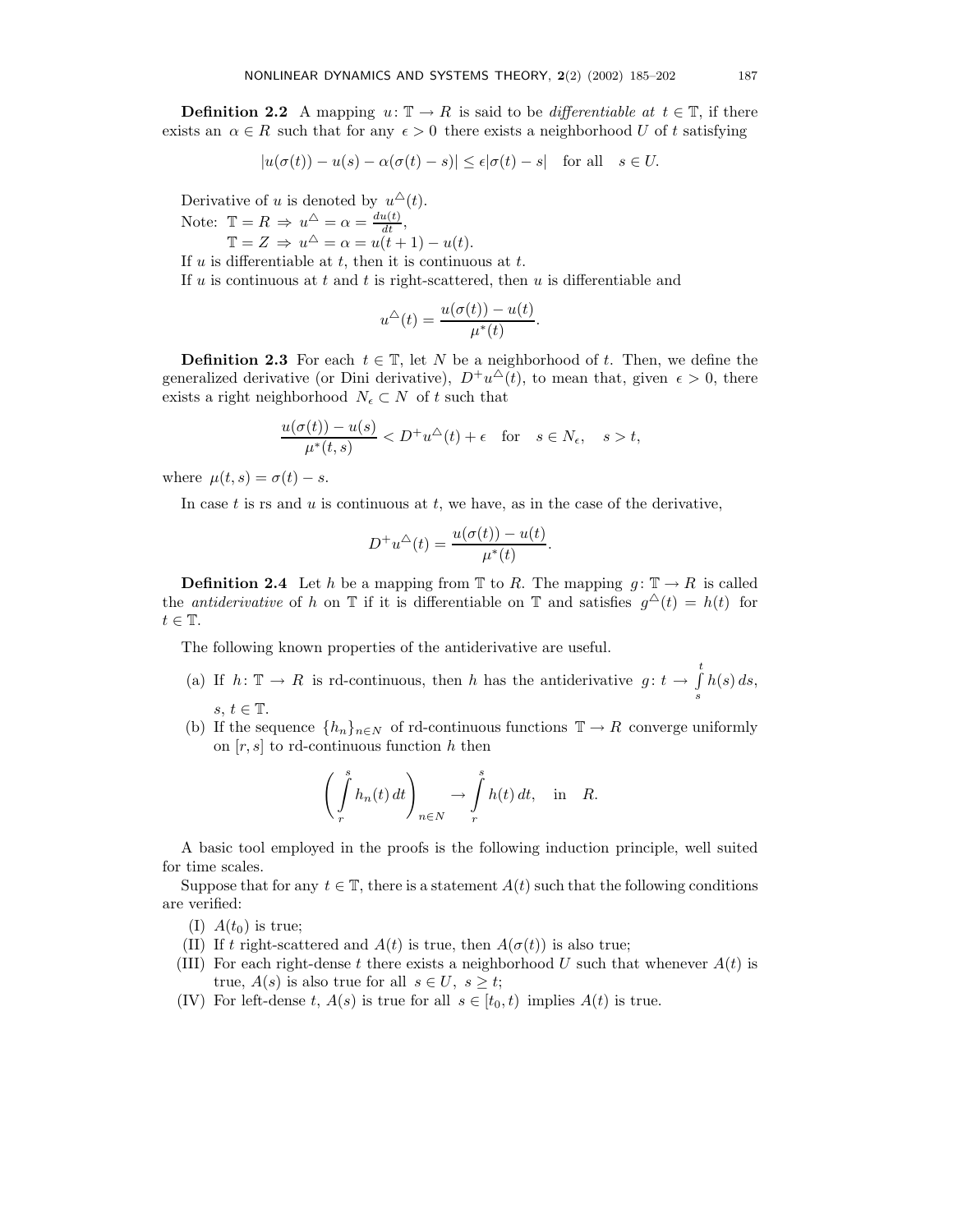Then the statement  $A(t)$  is true for all  $t \in \mathbb{T}$ .

#### 3 Local Existence and Uniqueness

In this section, we shall consider the initial value problem for dynamic systems on time scales and prove local existence and uniqueness results corresponding to Peano's and Perron's theorems. Let  $\mathbb{T}^k$  represent the set of all nondegenerate points of the time scale T.

Consider the initial value problem (IVP)

$$
x^{\Delta} = f(t, x), \quad t \in \mathbb{T}^k, \quad x(t_0) = x_0,
$$
\n(3.1)

where  $f: \mathbb{T}^k \times R^n \to R^n$  and f is rd-continuous on  $\mathbb{T}^k \times R^n$ .

A map  $x: \mathbb{T}^k \to R^n$  is a solution of IVP (3.1) if  $x(t)$  is an antiderivative of  $f(t, x(t))$ on  $\mathbb{T}^k$  and satisfies  $x(t_0) = x_0$ .

**Theorem 3.1** Let  $f \in C_{rd}[R_0, R^n]$ , where  $R_0 = [t_0, t_0 + a] \times B$ ,  $[t_0, t_0 + a]$  is understood as  $[t_0, t_0 + a] \cap \mathbb{T}^k$  and  $B = \{x \in R^n : |x - x_0| \le b\}$ . Then the IVP (3.1) has at least one solution  $x(t)$  on  $[t_0, t_0 + \alpha]$ , where  $\alpha = \min(a, \frac{b}{M})$ , M being the bound of  $f(t, x)$  on  $R_0$ .

*Proof* See [3] and cf.  $[1, 2]$ .

Next we shall consider Perron type uniqueness result.

Theorem 3.2 Assume that

(i)  $g \in C_{rd}$  [ $[t_0, t_0 + a] \times [0, 2b]$ ,  $R_+$ ] and for every  $t_1, t_0 \le t_1 \le t_0 + a$ ,  $u(t) \equiv 0$  is the only solution of

$$
u^{\Delta} = g(t, u), \quad u(t_1) = 0, \quad on \quad [t_1, t_0 + a];
$$

(ii)  $f \in C_{rd}[R_0, R^n]$  and for each  $t \in [t_0, t_0 + a]$ , there exists a compact neighborhood  $U_t$  such that  $f^t$  in  $U_t \times B$  satisfies

$$
|f(t, x) - f(t, y)| \le g(t, |x - y|), \quad (t, x), (t, y) \in U_t \times B.
$$

Then the IVP (3.1) has a unique solution  $x(t)$  on  $[t_0, t_0 + a]$ .

Proof See [3].

# 4 Dynamic Inequalities

In this section, we shall prove basic results on dynamic inequalities, that are needed to prove existence of extremal solutions. We shall first prove a result relative to a system of strict dynamic inequalities and then consider a similar result for nonstrict inequalities which is needed for later discussion. All inequalities between vectors are to be understood componentwise hereafter.

We need the following definition before we proceed further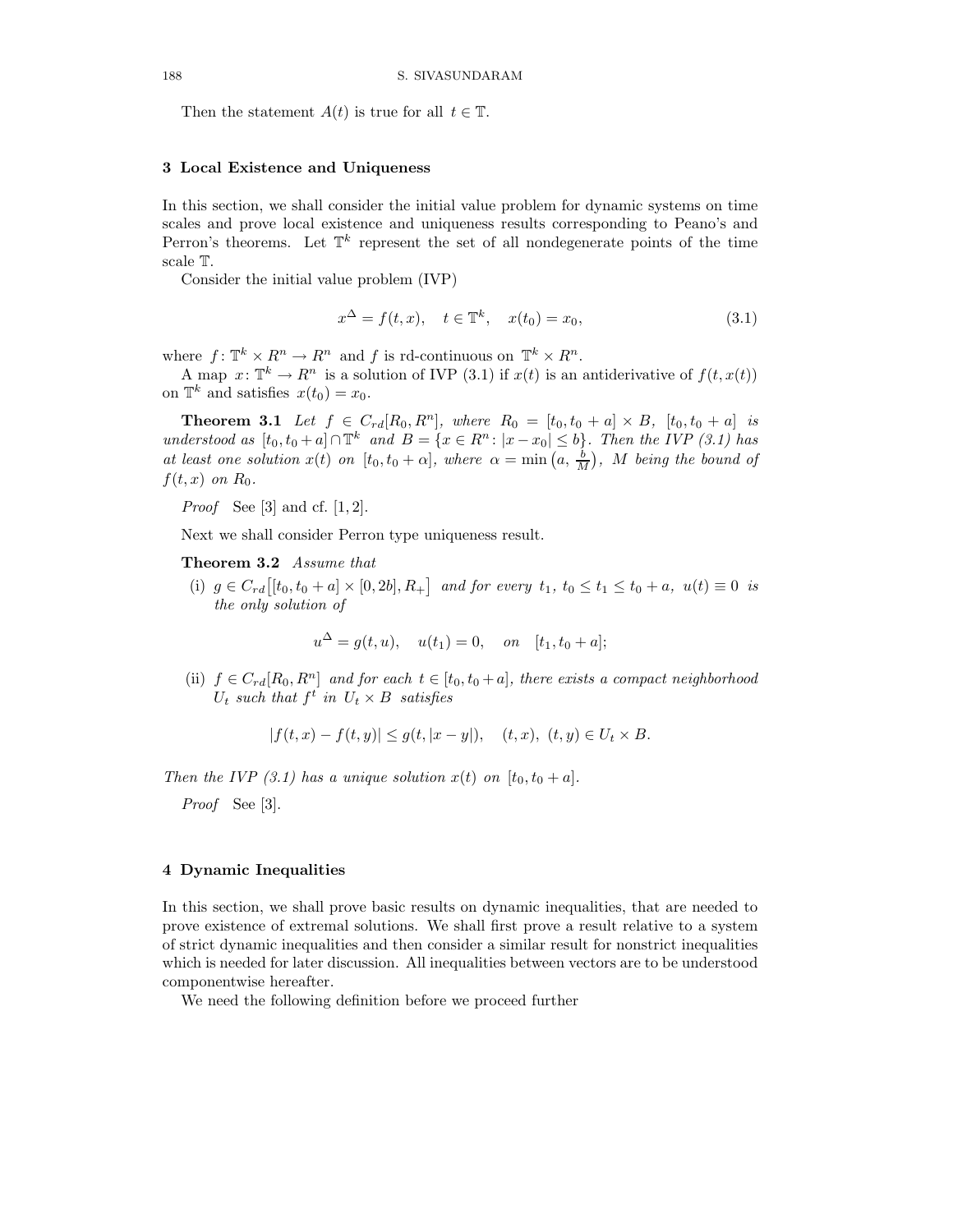**Definition 4.1** A function  $f \in C[R^n, R^n]$  is said to be quasimonotone nondecreasing if  $x \leq y$  and  $x_i = y_i$  for some  $1 \leq i \leq n$  implies  $f_i(x) \leq f_i(y)$ .

**Theorem 4.1** Let  $\mathbb{T}$  be the time scale with  $t_0 \geq 0$  minimal element and no maximal element, v, w:  $\mathbb{T} \to \mathbb{R}^n$  be the rd-continuous mappings that are differentiable for each  $t \in \mathbb{T}$  and satisfy

$$
v^{\Delta}(t) \le f(t, v(t)), \quad w^{\Delta}(t) \ge f(t, w(t)), \quad t \in \mathbb{T}, \tag{4.1}
$$

where  $f \in C_{rd}[\mathbb{T} \times R^n, R^n]$ ,  $f(t, x)$  is quasimonotone nondecreasing in x, and, for  $1 \leq$  $i \leq n$ ,  $f_i(t,x)\mu^*(t) + x_i$  is nondecreasing in  $x_i$  for each  $t \in \mathbb{T}$ .

Then  $v(t_0) < w(t_0)$  implies  $v(t) < w(t)$ , for  $t \in \mathbb{T}$ .

Proof See [4].

The next result deals with nonstrict dynamic inequalities

**Theorem 4.2** Let  $\mathbb{T}$  be the time scale as before,  $v, w: \mathbb{T} \to R^n$  be the rd-continuous mappings that are differentiable for each  $t \in \mathbb{T}$  and satisfy

$$
v^{\Delta}(t) \le f(t, v(t)), \quad w^{\Delta}(t) \ge f(t, w(t)), \quad t \in \mathbb{T},
$$
\n(4.2)

where  $f \in C_{rd}[\mathbb{T} \times R^n, R^n]$ ,  $f(t, x)$  is quasimonotone nondecreasing in x and for each i,  $1 \leq i \leq n$ ,  $f_i(t,x)\mu^*(t) + x_i$  is nondecreasing in  $x_i$  for  $t \in \mathbb{T}$ . Then  $v(t_0) \leq w(t_0)$ implies  $v(t) \leq w(t)$ ,  $t \in \mathbb{T}$ , provided f satisfies

$$
f_i(t, x) - f_i(t, y) \le L \sum_{i=1}^n (x_i - y_i), \quad x \ge y.
$$
 (4.3)

Proof See [3].

#### 5 Existence of Extremal Solutions

Using the result on strict dynamic inequalities proved in Section 4, we shall discuss, in this section, the existence of extremal solutions for dynamic systems. For that consider the IVP

$$
u^{\Delta} = g(t, u), \quad u(t_0) = u_0 > 0,
$$
\n(5.1)

where  $g \in C_{rd}[R_0, R^n], R_0 = \{([t_0, t_0 + a] \cap \mathbb{T}) \times B\},$ 

$$
B = \{u \in R^n : |u - u_0| \le b\}
$$
, and  $|g(t, u)| \le M$  on  $R_0$ .

Theorem 5.1 Assume that

(i)  $q(t, u)$  is quasimonotone nondecreasing in u,

(ii) for each i,  $1 \leq i \leq n$ ,  $g_i(t, u)\mu^*(t) + u_i$  is nondecreasing in  $u_i$  for each  $t \in \mathbb{T}$ . Then there exist minimal and maximal solutions of (5.1) on  $I \equiv [t_0, t_0 + \eta] \cap \mathbb{T}$ , where  $\eta = \min\left(a, \frac{b}{2M+b}\right).$ 

Proof See [4].

# 6 Comparison Results

Having the existence results and the theory of dynamic inequalities at our disposal, it is now easy to prove comparison results.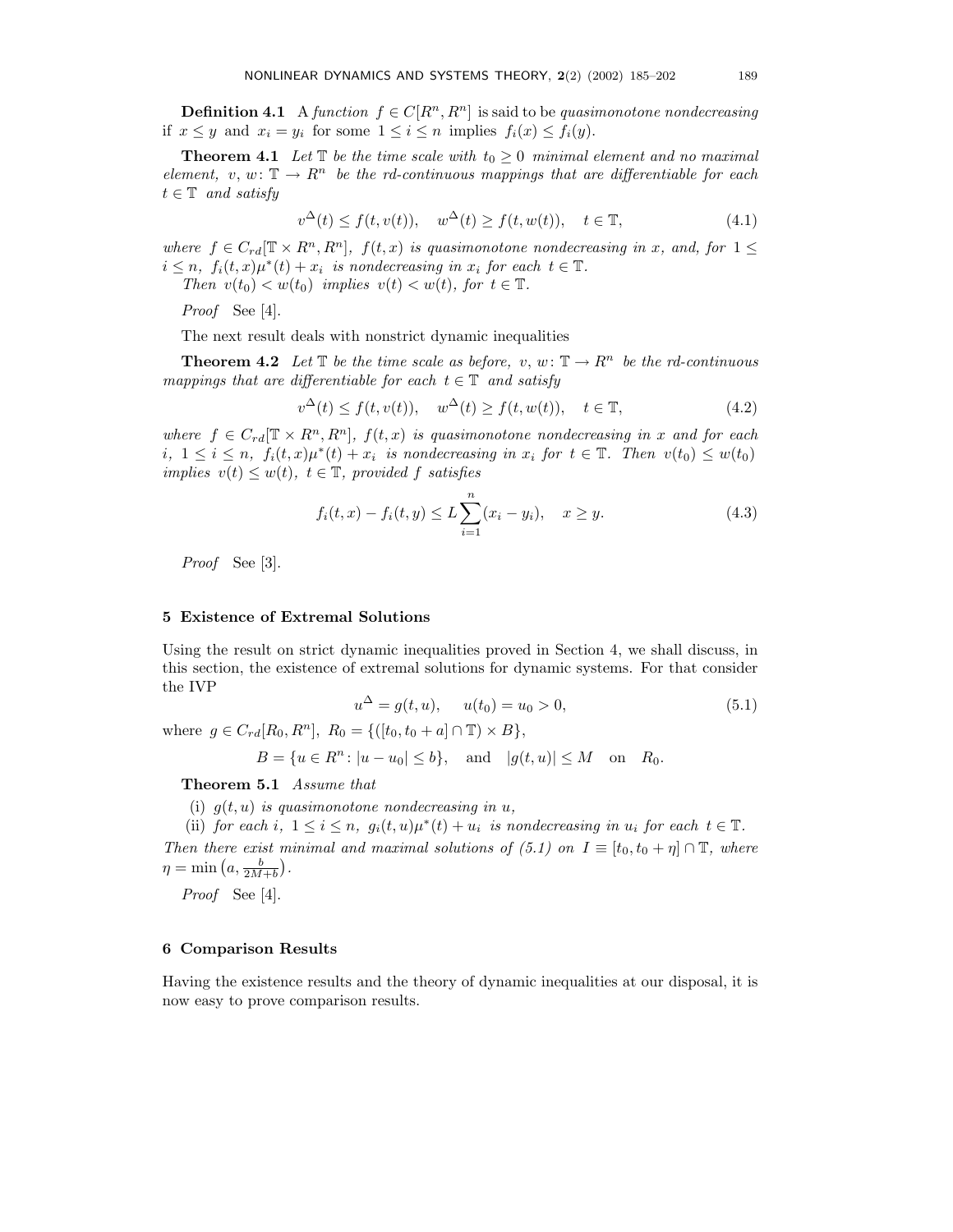**Theorem 6.1** Let the assumptions of Theorem 5.1 hold and let  $m: I \equiv [t_0, t_0 + a) \cap$  $\mathbb{T} \to R^n$  be a mapping that is differentiable for each  $t \in I$  and that satisfies

$$
m^{\Delta}(t) \le g(t, m(t)), \quad t \in I.
$$

Then  $m(t_0) \le u_0$  implies that  $m(t) \le r(t)$ ,  $t \in I$ , where  $r(t)$  is the maximal solution of  $(5.1)$  existing on I.

Proof See [4].

**Definition 6.1** Let  $x \in C_{rd}^1[\mathbb{T}, R^n]$ . Given an  $\epsilon > 0$ , if there exists a neighbourhood  $N_{\epsilon}$  of  $t \in \mathbb{T}$  satisfying

$$
\frac{1}{\mu(t,s)} \left[ |x(\sigma(t))| - |x(\sigma(t)) - \mu(t,s)x^{\Delta}(t)| \right] < \left[ x, x^{\Delta} \right]_+ + \epsilon
$$

for each  $s \in N_{\epsilon}$  and  $s > t$ , where  $\mu(t, s) = \sigma(t) - s$ , then we say that  $[x, x^{\Delta}]_{+}$  is the generalised derivative of  $x(t)$ . In case,  $t \in \mathbb{T}$  is rs, then we have

$$
[x, x^{\Delta}]_{+} = \frac{1}{\mu^{*}(t)} [ |x(\sigma(t))| - |x(t)|],
$$

where  $\mu^*(t) = \mu(t, t)$ .

We can now prove the following comparison result.

Theorem 6.2 Suppose that

$$
\left[x,x^\triangle\right]_+\leq g(t,|x|)\quad\text{ on }\quad \mathbb{T}\times R,
$$

where  $g \in C_{rd}[\mathbb{T} \times R_+, R]$  and  $g(t, u)\mu^*(t) + u$  is nondecreasing in u for each  $t \in \mathbb{T}$ , where  $x: \mathbb{T} \to R^n$  is any rd-continuously differentiable function such that  $|x_0| \leq u_0$ . Then  $|x(t)| \leq r(t)$ ,  $t \in \mathbb{T}$ , where  $r(t) = r(t, t_0, u_0)$  is the maximal solution of (5.1) existing on T.

*Proof* See [5, p.86] and [3].

#### 7 Linear Variation of Parameters

Let  $(\mathbb{T}, \mu, X)$  a dynamical triple, and  $B(X)$  be a Banach algebra with unity of the continuous endomorphims on a Banach space X.

A mapping  $A: \mathbb{T}^k \to B(X)$  is called regressive, if for each  $t \in \mathbb{T}^k$  the mapping  $A(t)\mu^*(t) + id: X \to X$  is invertible. This is the case e.g if  $|A(t)\mu^*(t)| < 1$  for all  $t \in \mathbb{T}$ . Obviously in case  $\mathbb{T} = R$  any A is regressive (since  $\mu^* = 0$ ) and in case  $\mathbb{T} = Z$ , A is regressive if  $|A(t)| < 1$  (since  $\mu^* \equiv 1$ ).

Suppose  $A: \mathbb{T}^k \to B(X)$  is rd-continuous and regressive and  $F: \mathbb{T}^k \times X \to X$  is rd-continuous, then a mapping  $x: \mathbb{T}^k \to X$  is called a *solution of the dynamic equation* 

$$
x^{\triangle} = A(t)x + F(t, x) \tag{7.1}
$$

if  $x^{\Delta}(t) = A(t)x(t) + F(t, x(t))$  for all  $t \in \mathbb{T}^k$ .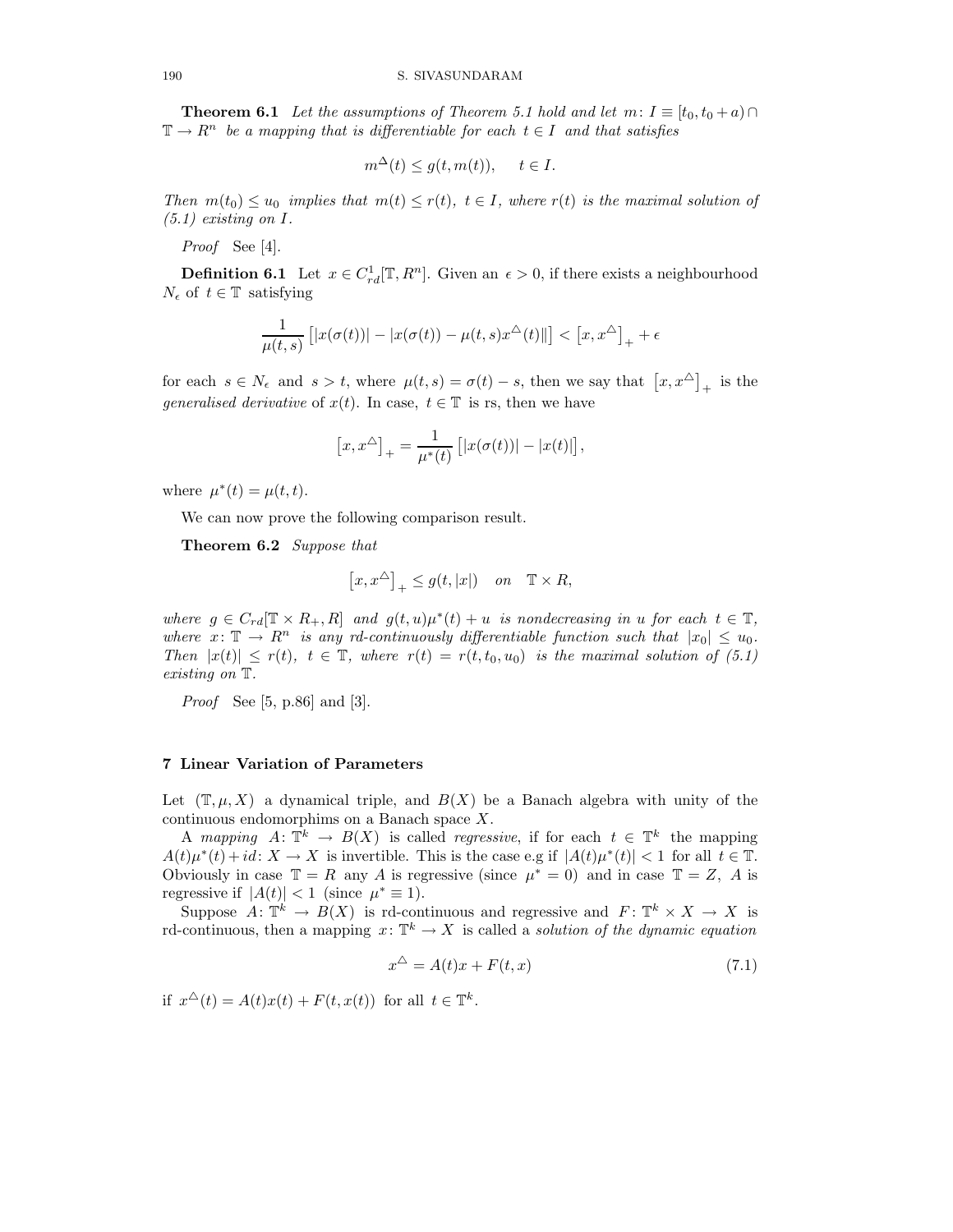If a solution  $x(\cdot)$  of (7.1) in addition satisfies the condition  $x(\tau) = \eta$  for a pair  $(\tau, \eta) \in \mathbb{T}^k \times X$ , it is called a *solution of the initial value problem* (IVP)

$$
x^{\triangle} = A(t)x + F(t, x), \qquad x(\tau) = \eta. \tag{7.2}
$$

Consider the IVP, in the Banach algebra  $B(X)$ ,

$$
x^{\triangle} = A(t)x, \quad x(\tau) = I,\tag{7.3}
$$

where I is the unity of  $B(X)$ . By Theorem 3.2, it admits exactly one solution  $\Phi_A(\tau) :=$  $x(\cdot; \tau, I)$ . We call it *principal solution*. The corresponding transition function is defined to be  $\Phi_A(t,\tau) := \Phi_A(\tau)(t)$ . In the particular case, when  $\overline{A} : \mathbb{T}^k \to B(X)$  is constant, we call the transition function, exponential function  $(e_L(t,\tau))$ . If  $X = R$  and  $C: \mathbb{T}^k \to R_+$ , then  $C(t)\mu^*(t) + 1 > 0$  satisfies the regressive property we can set  $e_C(t, \tau) := \Phi_A(t, \tau)$ .

**Theorem 7.1** We consider the IVP  $(7.2)$  with rd-continuous and regressive righthand side. Then the solution of  $(7.2)$  is given by

$$
x(t) = \Phi_A(t, \tau)\eta + \int_{\tau}^{t} \Phi_A(t, \sigma(s))F(s, x(s)) \triangle s.
$$

*Proof* See  $[1, 2]$ .

## 8 Nonlinear Variation of Parameters

**Theorem 8.1** Let  $\mathbb{T} = [\tau, s]$  be some compact measure chain. Assume that  $f \in$  $C_{rd}[\mathbb{T}^k \times R^n, R^n]$ , and possesses rd-continuous partial derivatives  $f_x$  on  $\mathbb{T}^k \times R^n$ . Let L be a nonnegative constant with  $L\mu(s,\tau) < 1$  and  $|f_x(t,x)| \leq L$  on  $\mathbb{T}^k \times R^n$ . Let the solution  $x_0(t) = x(t, \tau, \eta)$  of

$$
x^{\triangle} = f(t, x), \quad x(\tau) = \eta, \quad \text{exists for} \quad t \ge \tau. \tag{8.1}
$$

Then

(i)  $\Phi(t, \tau, \eta) = x_{\eta}(t, \tau, \eta)$  exists and is the solution of

$$
y^{\triangle} = H(t, \tau, \eta)y, \tag{8.2}
$$

where  $H(t, \tau, \eta) = \lim_{h \to 0} \int_0^1$  $\int_{0}^{t} f_x(t, px(t, \tau, \eta) - (1-p)x(t, \tau, \eta + h)) \triangle p$  such that  $\Phi(\tau,\tau,\eta)$  is the unit matrix;

(ii)  $\Psi(t,\tau,\eta) = x_\tau^{\triangle}(t,\tau,\eta)$  exists, is the solution of

$$
z^{\triangle} = H(t, \sigma(\tau), \tau, \eta)z
$$
\n(8.3)

such that  $\Psi(\sigma(\tau), \tau, \eta) = -f(\tau, \eta)$ , where

$$
H(t, \sigma(\tau), \tau, \eta) = \int_{0}^{1} f_x(t, px(t, \sigma(\tau), \eta) - (1 - p)x(t, \tau, \eta)) \triangle p;
$$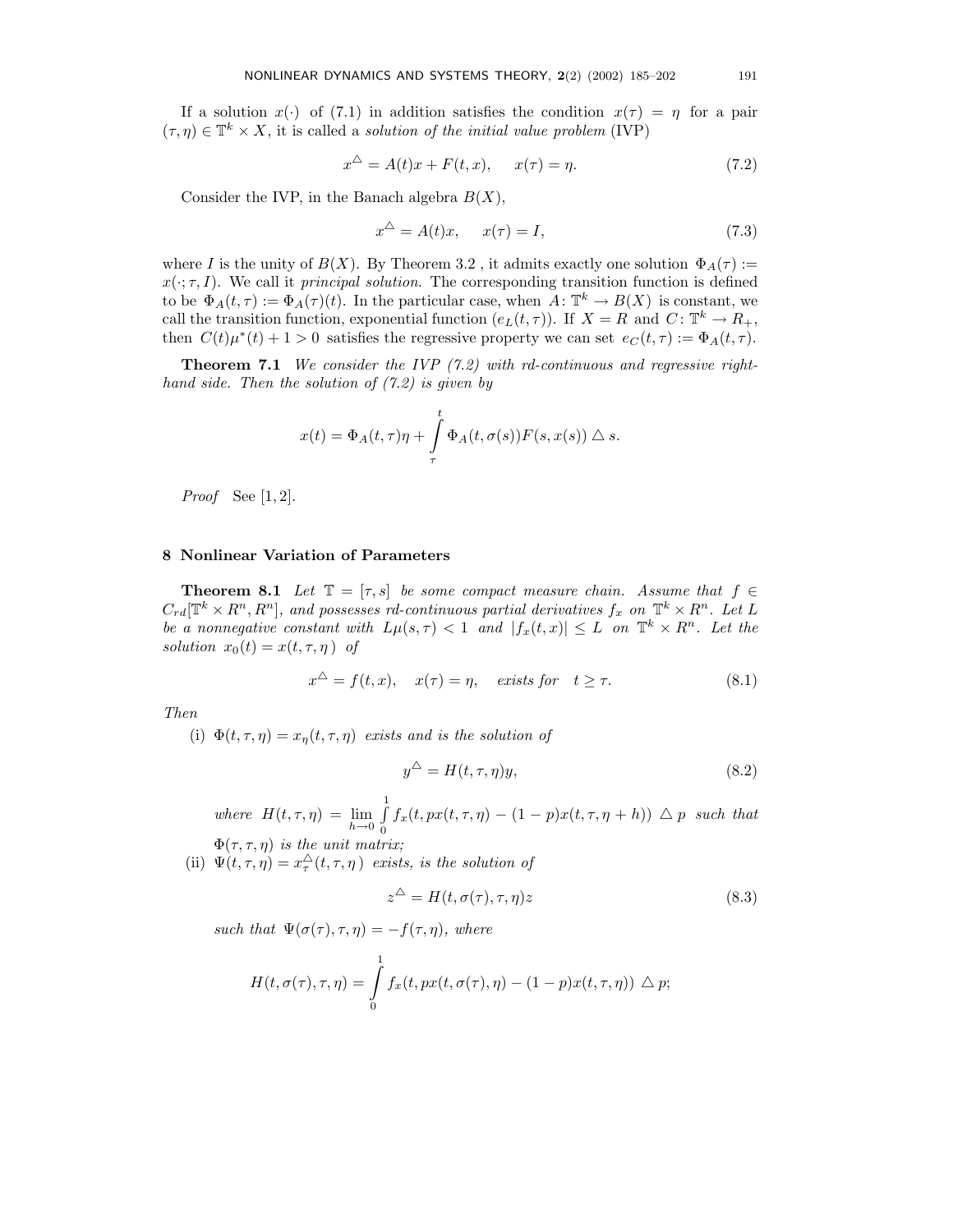(iii) the function  $\Phi(t, \tau, \eta)$ ,  $\Psi(t, \tau, \eta)$  satisfy the relation

$$
\Psi(t,\tau,\eta) = -\Phi(t,\sigma(\tau),\eta)f(\tau,\eta) + \int_{\sigma(\tau)}^t \Phi(t,\sigma(s),\eta) \left[ H(s,\sigma(\tau),\tau,\eta) - H(s,\sigma(\tau),\tau,\eta) \right] \Psi(s,\tau,\eta) \triangleq s.
$$

Proof See [3].

**Theorem 8.2** Let  $\mathbb{T} = [\tau, s]$  be some compact measure chain. Assume that  $f, F \in$  $C_{rd}[\mathbb{T}^k \times R^n, R^n]$ , and  $f_x$  exists and be rd-continuous on  $\mathbb{T}^k \times R^n$ .

Let L be a nonnegative constant with  $L\mu(s, \tau) < 1$  and  $|f_x(t, x)| \leq L$  on  $\mathbb{T}^k \times R^n$ . If  $x(t, \tau, \eta)$  is the solution  $x^{\Delta} = f(t, x)$ ,  $x(\tau) = \eta$ , exists for  $t \geq \tau$ , any solution  $y(t, \tau, \eta)$  of  $y^{\Delta} = f(t, y) + F(t, y)$ , with  $y(\tau) = \eta$ , satisfies the integral equation

$$
y(t, \tau, \eta) = x(t, \tau, \eta) + \int_{\tau}^{t} \Phi(t, \sigma(s), y(s)) F(s, y(s)) \triangle s
$$
  
+ 
$$
\int_{\tau}^{t} \int_{\sigma(s)}^{t} \Phi(t, \sigma(p), y(s)) [H(p, \sigma(s), s, y(s))
$$
  
- 
$$
H(p, \sigma(s), y(s)) ] \Psi(p, s, y(s)) \triangle p \triangle s.
$$

Proof See [3].

Remark 8.1 It is easy to see from the definitions of  $H(p, \sigma(s), s, y(s))$  and  $H(p, \sigma(s),$  $y(s)$ ) that they are identical if the measure chain is R, and consequently, the foregoing variation of parameter formula reduces to the usual Alekseev's formula (see [6]).

#### 9 Global Existence and Stability

As an application of comparison Theorem 6.2, we shall prove, in this section, a global existence result and a simple stability result.

Theorem 9.1 Assume that

(i)  $f \in C_{rd}[\mathbb{T} \times R^n, R^n]$ ,  $g \in C_{rd}[\mathbb{T} \times R_+, R_+]$ ,  $g(t, u)$  is non-decreasing in u for each  $t \in \mathbb{T}$ , where  $\mathbb{T}$  is the time scale with  $t_0 \geq 0$  as the minimal element and has no maximal element and

$$
|f(t,x)| \le g(t,|x|) \quad \text{for} \quad (t,x) \in \mathbb{T} \times R^n;
$$

(ii) the maximal solution  $r(t)$  of the scalar IVP

$$
u^{\Delta} = g(t, u), \qquad u(t_0) = u_0 \ge 0 \tag{9.1}
$$

exists on T.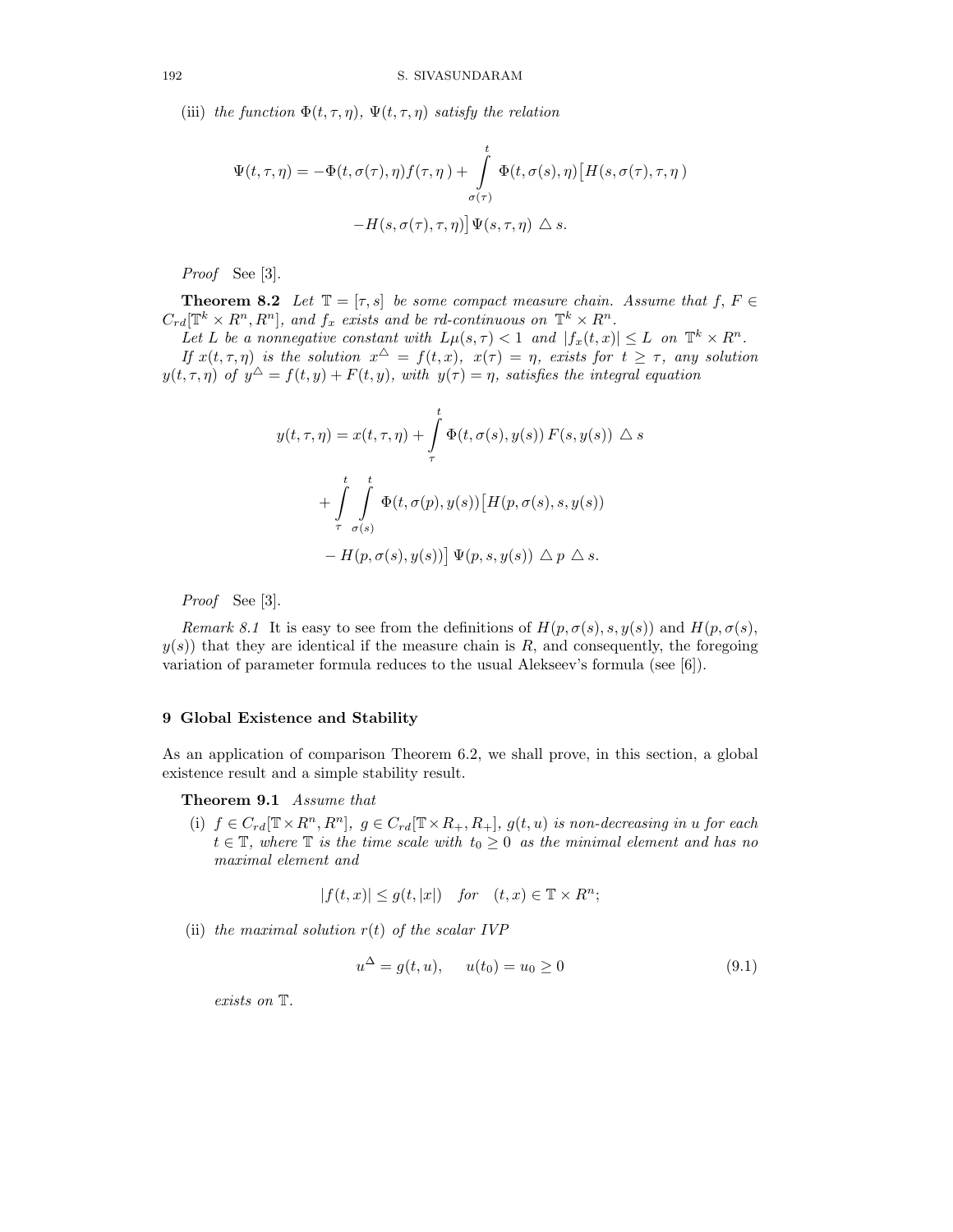Then the largest interval of existence of any solution  $x(t)$  of

$$
x^{\Delta} = f(t, x), \quad x(t_0) = x_0,
$$
\n(9.2)

with  $|x_0| \leq u_0$  is  $\mathbb{T}$ .

Proof See [3].

To prove a simple stability result, we need the following definition of stability.

**Definition 9.1** The trivial *solution* of  $(9.2)$  is said to be

- (i) stable if given an  $\epsilon > 0$  and  $t_0 \in \mathbb{T}$ , there exists a  $\delta > 0$  such that  $|x_0| \leq \delta$ implies  $|x(t)| \leq \epsilon, t \geq t_0;$
- (ii) asymptotically stable if it is stable and  $\lim_{t\to\infty} |x(t)| = 0.$

We are now in a position to prove a typical result on stability in terms of comparison principle (cf. [7, p.13]).

Theorem 9.2 Assume that

(i)  $f \in C_{rd}[\mathbb{T} \times R^n, R^n], g \in C_{rd}[\mathbb{T} \times R_+, R], f(t,0) \equiv 0, g(t,0) \equiv 0 \text{ and for}$  $(t, x) \in \mathbb{T} \times R^n$ ,

$$
[x, f(t, x)]_{+} \equiv \lim_{h \to 0^{+}} \frac{1}{h} [x + hf(t, x)] - |x|] \le g(t, |x|); \tag{9.3}
$$

(ii)  $g(t, u)\mu^*(t)$  is nondecreasing in u for each  $t \in \mathbb{T}$ .

Then the stability properties of the trivial solution of the IVP

$$
u^{\Delta} = g(t, u), \qquad u(t_0) = u_0 \ge 0 \tag{9.4}
$$

imply the corresponding stability properties of the trivial solution of

$$
x^{\Delta} = f(t, x), \quad x(t_0) = x_0, \quad t_0 \ge 0, \quad t \in \mathbb{T}.
$$
 (9.5)

*Proof* Let the trivial solution of (9.4) be stable. Then, given  $\epsilon > 0$  and  $t_0 \ge 0$ , there exists a  $\delta = \delta(t_0, \epsilon) > 0$  such that

$$
u \le u_0 < \delta \quad \text{implies} \quad u(t) < \epsilon, \quad t \in \mathbb{T}.\tag{9.6}
$$

It is easy to claim that with these  $\epsilon$  and  $\delta$ , the trivial solution of (9.5) is also stable. If this were false, there would exist a solution  $x(t)$  of (9.5) with  $|x_0| < \delta$  and a  $t_1 \in \mathbb{T}$ ,  $t_1 > t_0$  such that  $\epsilon \leq |x(t_1)|$  and  $|x(t)| \leq \epsilon$ ,  $t \in [t_0, t_1)$ .

For  $t \in [t_0, t_1]$ , using condition (9.3), we get

$$
m^{\Delta}(t) \le g(t, m(t)), \quad t \in [t_0, t_1], \quad m(t_0) \le u_0,
$$

where  $m(t) = |x(t)|$ . Consequently, Theorem 6.2 yields

$$
|x(t)| \le r(t), \quad t \in [t_0, t_1].
$$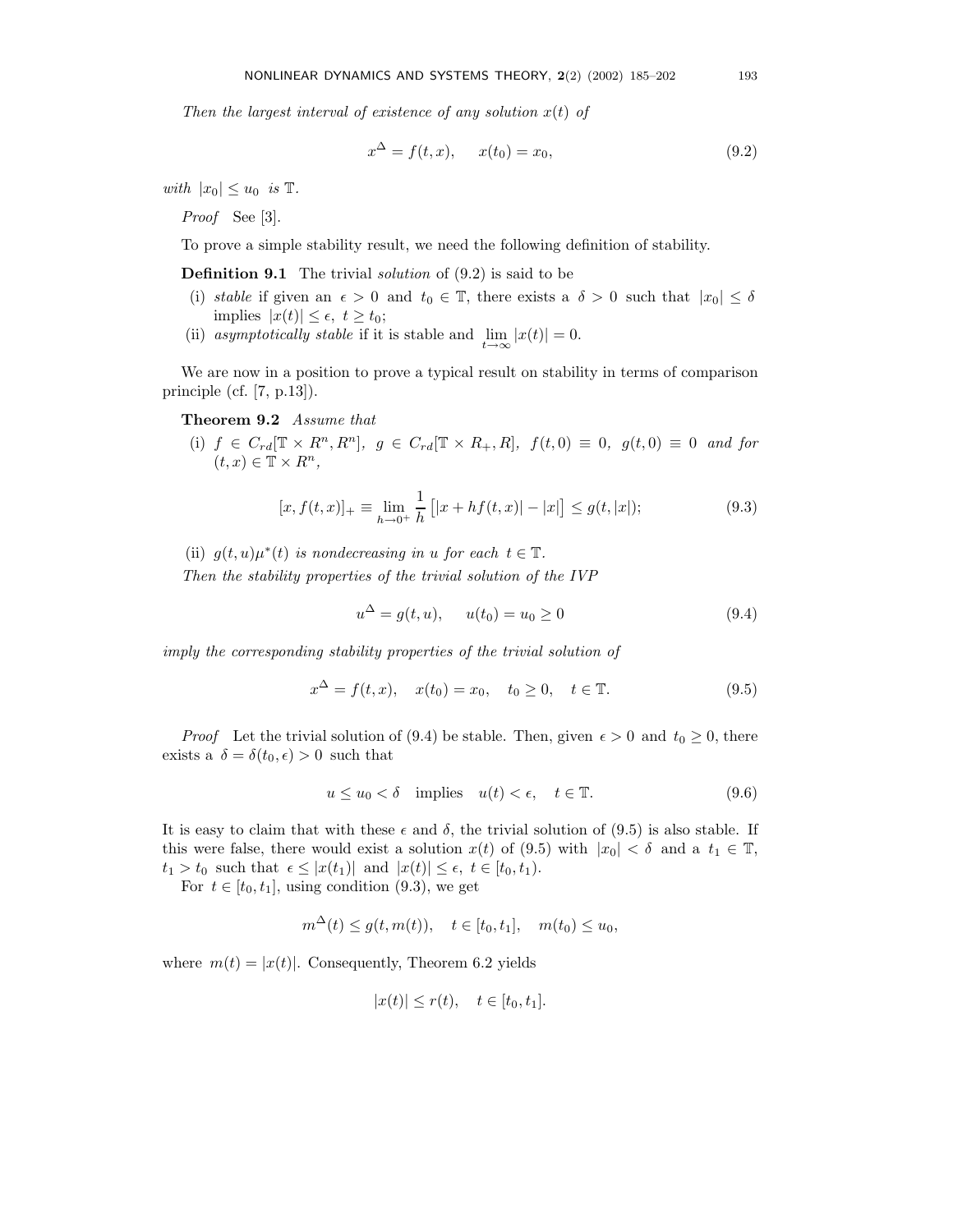At  $t = t_1$ , we arrive at the contradiction

$$
\epsilon \leq |x(t_1)| \leq r(t_1) < \epsilon,
$$

proving the claim. One can prove similarly other concepts of stability, and we omit the details.

#### 10 Comparison Theorems

Consider the dynamic system

$$
x^{\Delta} = f(t, x), \quad x(t_0) = x_0,
$$
\n(10.1)

where  $f \in C_{rd}[\mathbb{T} \times R^n, R^n]$ , and  $x^{\Delta}$  denotes the derivative of x with respect to  $t \in \mathbb{T}$ . We shall assume, for convenience, that the solutions  $x(t) = x(t, t_0, x_0)$  of (10.1) exist and are unique for  $t \geq t_0$ .

**Definition 10.1** Let  $V \in C_{rd}(\mathbb{T} \times R^n, R_+)$ . Then we define the generalized derivative of  $V(t, x)$  relative to (10.1) as follows: given  $\epsilon > 0$ , there exists a neighbourhood  $N(\epsilon)$ of  $t \in \mathbb{T}$  such that

$$
\frac{1}{\mu(t,s)} \left[ V(\sigma(t), x(\sigma(t))) - V(s, x(\sigma(t)) - \mu(t,s)f(t, x(t)) \right] < D^+ V^{\triangle}(t, x(t)) + \epsilon
$$

for each  $s \in N(\epsilon)$  and  $s > t$ , where  $\mu(t, s) = \sigma(t) - s$  and  $x(t)$  is any solution of (10.1). In case,  $t \in \mathbb{T}$  is right scattered and  $V(t, x(t))$  is continuous at t, we have

$$
D^{+}V^{\triangle}(t, x(t)) = \frac{1}{\mu^{*}(t)} \big[ V(\sigma(t), x(\sigma(t))) - V(t, x(t)) \big],
$$

where  $\mu^*(t) = \mu(t, t)$ .

We are now in a position to prove the following comparison theorem in terms of Lyapunov function  $V(t, x)$ .

**Theorem 10.1** Let  $V \in C_{rd}[\mathbb{T} \times R^n, R_+]$ ,  $V(t, x)$  be locally Lipschitzian in x for each  $t \in \mathbb{T}$  which is rd, and let

$$
D^{+}V^{\triangle}(t, x(t)) \le g(t, V(t, x)),
$$

where  $g \in C_{rd}[\mathbb{T} \times R_+, R_+]$ ,  $g(t, u)\mu^*(t) + u$  is nondecreasing in u for each  $t \in \mathbb{T}$  and  $r(t) = r(t, t_0, u_0)$  is the maximal solution of  $u^{\Delta} = g(t, u)$ ,  $u(t_0) = u_0 \geq 0$ , existing on T. Then,  $V(t_0, x_0) \le u_0$  implies that  $V(t, x(t)) \le r(t, t_0, u_0)$ ,  $t \in \mathbb{T}$ ,  $t \ge t_0$ .

Proof See [3] and cf. [8].

Remark 10.1 If the inequalities between vectors is understood as componentwise, then Theorem 10.1 is valid for  $V \in C_{rd}[\mathbb{T} \times R^n, R_+^N]$ ,  $g \in C_{rd}[\mathbb{T} \times R_+^N, R_+^N]$ , provided  $g(t, u)$ is quasimonotone nondecreasing in u and  $g(t, u)\mu^*(t) + u$  is nondecreasing in u for each  $t \in \mathbb{T}$ . The proof requires slight modification since we now need to use comparison result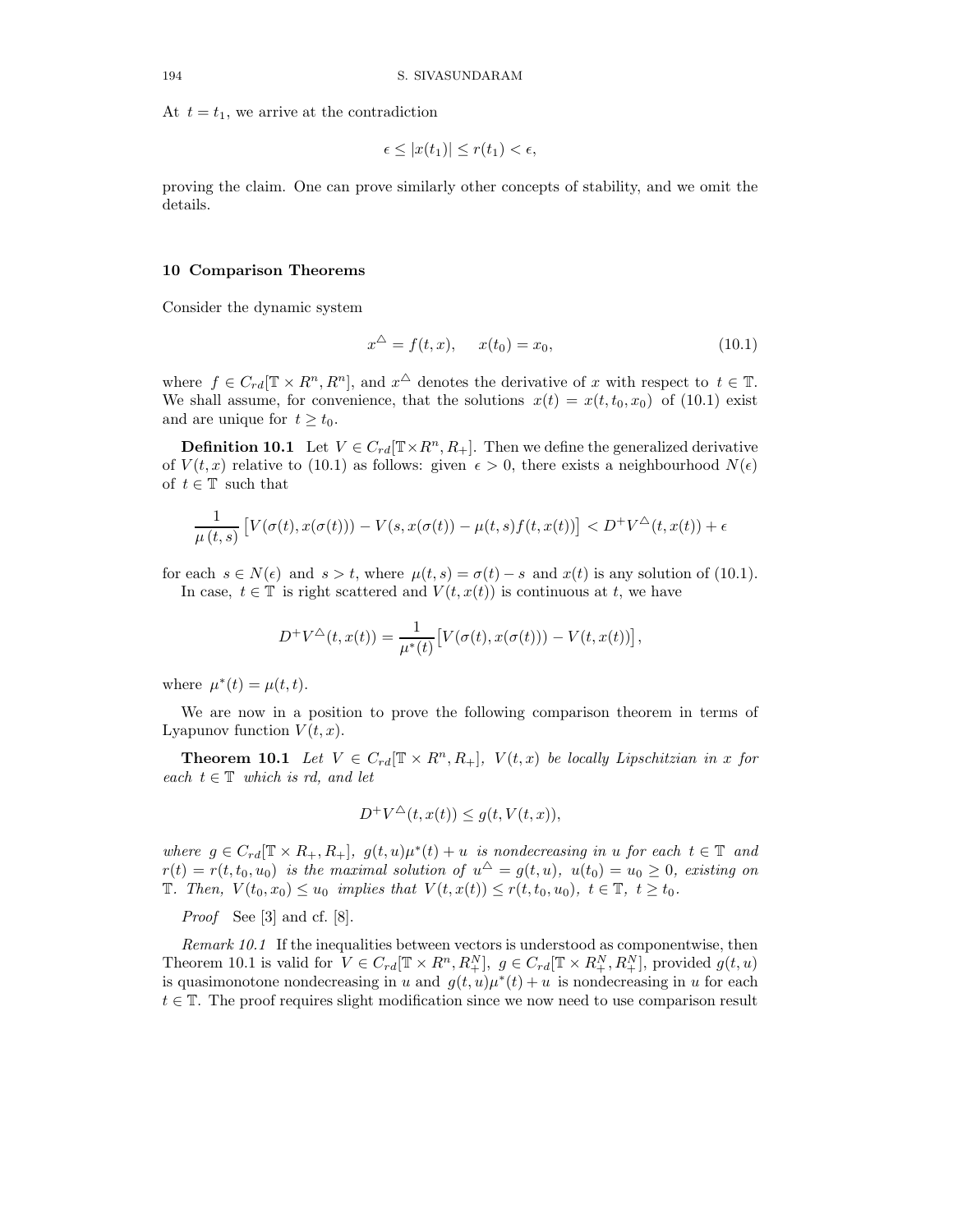for differential systems relative to Vector Lyapunov functions. We therefore omit proving such a result.

We shall next discuss another comparison result which connects the solutions to dynamic systems which can be employed in perturbation theory.

Consider another dynamic system

$$
x^{\Delta} = F(t, x), \qquad x(t_0) = x_0,\tag{10.2}
$$

where  $F \in C_{rd}[\mathbb{T} \times R^n, R^n]$ . Relative to the system (10.1), let us assume that the following assumption  $(H)$  holds:

(H) the solutions  $y(t, t_0, x_0)$  of (10.2) exist for all  $t \geq t_0$ , unique and rd-continuous with respect to the initial data and  $|y(t, t_0, x_0)|$  is locally Lipschitzian in  $x_0$ .

For any  $V \in C_{rd}[\mathbb{T} \times R^n, R_+]$  and any fixed  $t \in \mathbb{T}$ , we define  $D^+V^{\Delta}(s, y(t, s, x(s)))$ as follows: given  $\epsilon > 0$ , there exists a neighbourhood  $N(\epsilon)$  of  $s \in \mathbb{T}$ ,  $t_0 \leq s \leq t$  such that

$$
\frac{1}{\mu(s,r)} \left[ V(\sigma(s), y(t, \sigma(s), x(\sigma(s)))) - V(s, y(t, s, x(\sigma(s))) - \mu(s, r) F(s, x(s)) \right]
$$
  
< 
$$
< D^{+}V(s, y(t, s, x(s))) + \epsilon
$$

for each  $r \in N(\epsilon)$  and  $r > s$ . As before, if  $s \in \mathbb{T}$  is right-scattered and  $V(s, y(t, s, x(s)))$ is continuous at s, then

$$
D^{+}V(s, y(t, s, x(s))) = \frac{1}{\mu^{*}(s)} \left[ V(\sigma(s), y(t, \sigma(s), x(\sigma(s))) - V(s, y(t, s, x(\sigma(s))) \right],
$$

with  $\mu^*(s) = \mu(s, s)$ .

We then have the following general comparison result which includes Theorem 10.1 as a special case.

**Theorem 10.2** Assume that the assumption  $(H)$  holds. Suppose that

(i)  $V \in C_{rd}[\mathbb{T} \times R^n, R_+]$ ,  $V(s, x)$  is locally Lipschitzian in x for each  $t \in \mathbb{T}$  which is rd and for  $t_0 < s \leq t$ ,  $x \in R^n$ 

$$
D^{+}V^{\Delta}(s, y(t, s, x)) \le g(s, V(s, y(t, s, x)))
$$

(ii)  $g \in C_{rd}[\mathbb{T}^k \times R_+, R], g(t, u)\mu^*(t) + u$  is nondecreasing in u for each  $t \in \mathbb{T}$ , and the maximal solution  $r(t, t_0, u_0)$  of

$$
u^{\Delta} = g(t, u),
$$
  $u(t_0) = u_0 \ge 0,$  *exists for*  $t \in \mathbb{T}.$ 

Then, if  $x(t) = x(t, t_0, x_0)$  is any solution of (10.1) we have

$$
V(t, x(t, t_0, x_0)) \le r(t, t_0, u_0), \quad t \in \mathbb{T},
$$
\n(10.3)

provided  $V(t_0, y(t, t_0, x_0)) \leq u_0$ .

Proof See [3] and [8].

# 11 Stability Criteria

In this section, we shall consider some simple stability results. We list a few definitions concerning the stability of the trivial solution of (10.1) which we assume to exit (for details see [5]).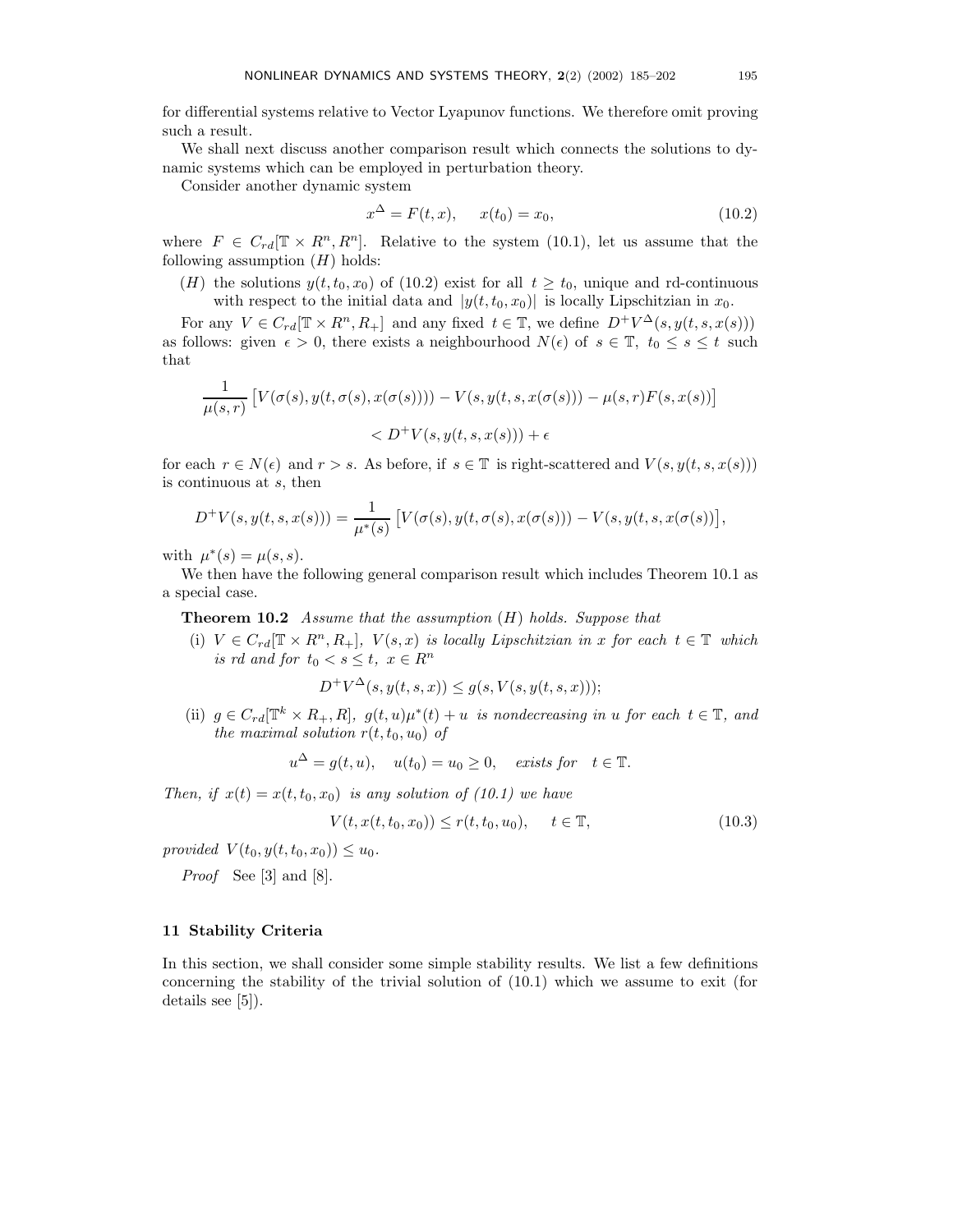**Definition 11.1** The *trivial solution*  $x = 0$  of (10.1) is said to be

- (S1) equi-stable, if for each  $\epsilon > 0$  and  $t_0 \in \mathbb{T}$ , there exists a positive function  $\delta = \delta(t_0, \epsilon)$  that is rd-continuous in  $t_0$  for each  $\epsilon$  such that  $|x_0| < \delta$  implies  $|x(t, t_0, x_0)| < \epsilon \text{ for } t \geq t_0;$
- (S2) uniformly stable, if the  $\delta$  in (S1) is independent of  $t_0$ ;
- (S3) quasi-equi asymptotically stable, if for each  $\epsilon > 0$  and  $t_0 \in \mathbb{T}$ , there exist positive  $\delta_0 = \delta_0(t_0)$  and  $T = T(t_0, \epsilon)$  such that  $|x_0| < \delta_0$  implies  $|x(t, t_0, x_0)| < \epsilon$  for  $t \geq t_0 + T;$
- (S4) quasi-uniformly asymptotically stable, if  $\delta_0$  and T in (S3) are independent of  $t_0$ ;
- $(S5)$  equi-asymptotically stable, if  $(S1)$  and  $(S3)$  hold simultaneously;
- $(S6)$  uniformly asymptotically stable, if  $(S2)$  and  $(S4)$  hold simultaneously.

Corresponding to the definitions  $(S1)$  to  $(S6)$ , we can define the stability notions of the trivial solution  $u = 0$  of (10.1) below. For example, the trivial solution  $u = 0$  of (10.1) is equi-stable if, for each  $\epsilon > 0$  and  $t_0 \in \mathbb{T}$ , there exists a function  $\delta_0 = \delta_0(t_0, \epsilon)$ that is rd-continuous in  $t_0$  for each  $\epsilon$ , such that  $u_0 < \delta$  implies  $u(t, t_0, u_0) < \epsilon$ ,  $t \geq t_0$ .

We are now in a position to prove a general result which provides sufficient conditions for stability criteria.

#### Theorem 11.1 Assume that

- (i)  $V \in C_{rd}[\mathbb{T} \times R^n, R_+]$ ,  $V(t, x)$  is locally Lipschitzian in x for each right dense  $t\in\mathbb{T}$ ;
- (ii)  $b(|x|) \le V(t,x) \le a(|x|)$  for  $(t,x) \in \mathbb{T} \times R^n$ , where  $a, b \in \mathcal{K} = [\sigma \in C[R_+, R_+]:$  $\sigma(0) = 0$  and  $\sigma(u)$  is increasing in  $u$ ;
- (iii)  $f(t,0) = 0, g \in C_{rd}[\mathbb{T} \times R_+, R], g(t, u)\mu^*(t) + u$  is nondecreasing in u for each  $t \in \mathbb{T}$ , and

$$
D^{+}V^{\Delta}(t,x) \le g(t, V(t,x)), \quad (t,x) \in \mathbb{T} \times R^{n}.
$$

Then the stability properties of the trivial solution of

$$
u^{\Delta} = g(t, u), \qquad u(t_0) = u_0 \ge 0 \tag{11.1}
$$

imply the corresponding stability properties of the trivial solution of (10.1).

*Proof* Let  $\epsilon > 0$  and  $t_0 \in \mathbb{T}$  be given. Suppose that the trivial solution of (11.1) is equi-stable. Then given  $b(\epsilon) > 0$  and  $t_0 \in \mathbb{T}$ , there exists a  $\delta_1 = \delta_1(t_0, \epsilon) > 0$  such that

$$
u_0 < \delta_1 \quad \Rightarrow \quad u(t) < b(\epsilon), \quad t \in \mathbb{T} \tag{11.2}
$$

where  $u(t) = u(t, t_0, u_0)$  is any solution of (11.1). Choose  $\delta = \delta(t_0, \epsilon) > 0$  such that

$$
a(\delta) < \delta_1. \tag{11.3}
$$

We claim that if  $|x_0| < \delta$ , then  $|x(t)| < \epsilon$ ,  $t \in \mathbb{T}$ , where  $x(t) = x(t, t_0, x_0)$  is any solution of (11.1). If this is not true, there would exist a  $t_1 \in \mathbb{T}$ ,  $t_1 > t_0$  and a solution  $x(t) = x(t, t_0, x_0)$  of (11.1) satisfying

$$
|x(t)| < \epsilon, \quad t_0 \le t < t_1 \quad \text{and} \quad |x(t_1)| \ge \epsilon. \tag{11.4}
$$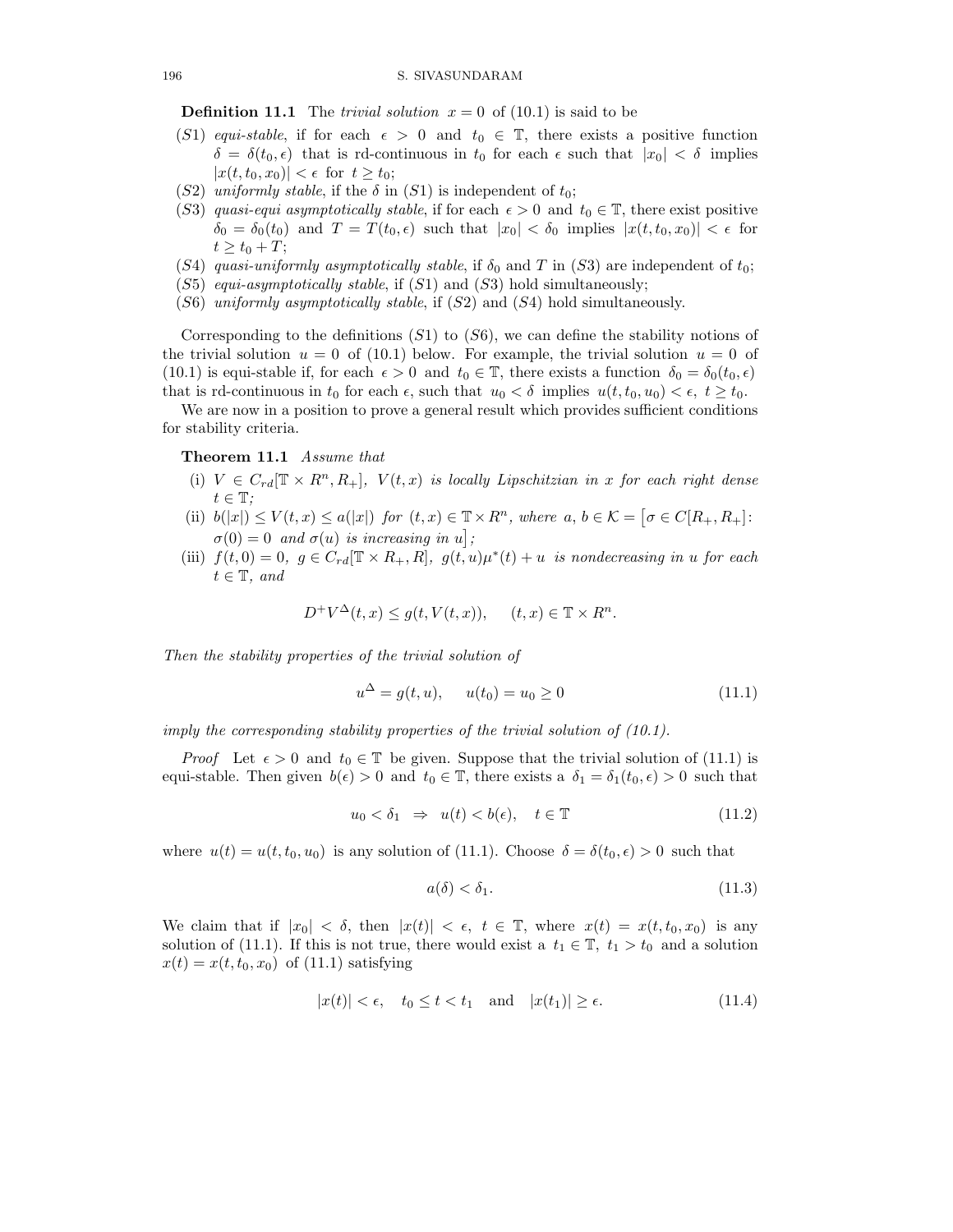Setting  $m(t) = V(t, x(t))$  for  $t_0 \le t \le t_1$  and using condition (iii), we get by Theorem 11.1, the estimate

$$
V(t, x(t)) \le r(t, t_0, u_0), \quad t_0 \le t \le t_1,
$$
\n(11.5)

where  $r(t, t_0, u_0)$  is the maximal solution of (11.1) with  $V(t_0, x_0) \leq u_0$ . Now the relations  $(11.2)$ ,  $(11.4)$ ,  $(11.5)$  and the assumption  $(ii)$  yield

$$
b(\epsilon) \le b(|x(t_1)|) \le V(t, x(t_1)) \le r(t_1, t_0, u_0) < b(\epsilon),
$$

since  $u_0 = V(t_0, x_0) \le a(|x_0|) < a(\delta) < \delta_1$  by (11.3). This contradiction proves the claim.

Other stability properties may be proved in a similar manner and hence the proof is complete.

We can obtain from Theorem 11.1, a result analogous to Lyapunov's first theorem for continuous and discrete cases immediately. This we state as a corollary.

**Corollary 11.1** The function  $g(t, u) \equiv 0$  is admissible in Theorem 11.1 to yield uniform stability of the trivial solution of  $(11.1)$ .

A result analogous to Lyapunov's second theorem cannot be obtained directly from Theorem 11.1, since when we choose  $g(t, u) = -c(u)$ ,  $c \in \mathcal{K}$ ,  $g(t, u)\mu^*(t) + u$  does not satisfy the monotone condition. However, a minor change in the argument proves such a result.

**Corollary 11.2** The choice of the function  $g(t, u) = -c(u)$ ,  $c \in \mathcal{K}$ , in Theorem 11.1 implies uniform asymptotic stability of the trivial solution of (11.1).

Proof See [3].

Usually, Lyapunov's second theorem has the assumption  $D^+V^{\Delta}(t, x(t)) \leq -c_0(|x|)$ ,  $c_0 \in \mathcal{K}$ . Since  $V(t, x)$  has the upper estimate in (ii), which means  $V(t, x)$  is decrescent, it is easy to show that  $D^+V^{\Delta}(t, x(t)) \leq -c(|x|)$ , where  $c(u) = c_0^{-1}(a(u))$ . Of course, one can prove directly with the assumption  $D^+V^{\Delta}(t, x(t)) \leq -c_0(|x|)$  following the proof of Corollary 11.2.

When  $V(t, x)$  is not assumed to be decrescent, that  $V(t, 0) \equiv 0$ , we have Marachkov's result for differential equations. We can extend such a result in the present set up.

**Theorem 11.2** Assume that  $V \in C_{rd}[\mathbb{T} \times R^n, R_+]$ ,  $V(t, x)$  is locally Lipschitzian in x for each  $t \in \mathbb{T}$  which is rd,  $b(|x|) \leq V(t,x)$  and  $V(t,0) \equiv 0$ . Suppose further that  $D^+V^{\Delta}(t, x(t)) \leq -c(|x|)$ , and  $|f(t, x)| \leq M$  for  $(t, x) \in \mathbb{T} \times R^n$ . Then the trivial solution is equi-asymptotically stable.

*Proof* Let  $\epsilon > 0$ , and  $t_0 \in \mathbb{T}$  be given. Since  $V(t, x)$  is rd continuous and  $V(t, 0) \equiv 0$ , it is possible to find a  $\delta = \delta(t_0, \epsilon) > 0$  satisfying  $V(t_0, x_0) < b(\epsilon)$  iff  $|x_0| < \delta$ .

We claim that  $|x_0| < \delta$  implies  $|x(t)| < \epsilon$ ,  $t \geq t_0$ , the proof of which follows from Theorem 10.1. Now set  $\epsilon = \rho$ , for some  $\rho > 0$  and designate by  $\delta_0 = \delta(t_0, \rho)$  so that we have  $|x_0| < \delta_0$  implies  $|x(t)| < \rho$ ,  $t \geq t_0$ . To prove the theorem, we need to show that  $\liminf_{t\to\infty} |x(t)| \neq 0$ , then there exists a  $T > 0$  such that for a given  $\eta > 0$ , we have  $|x(t)| > \eta$ ,  $t \geq T$ . As a result, we get arguing as in Corollary 11.2, the estimate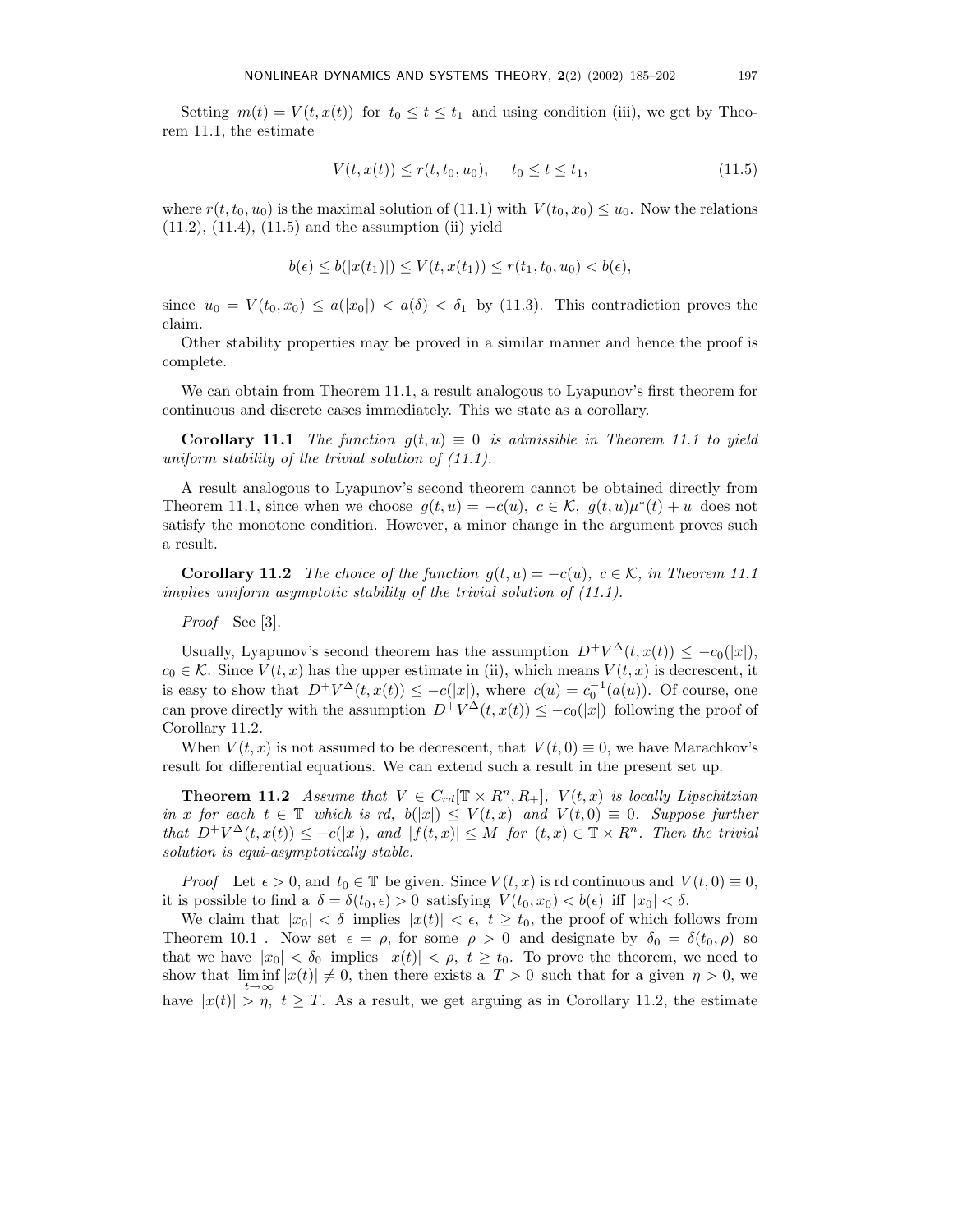$V(t, x(t)) \leq V(t_0, x_0) - \int_0^t$  $\boldsymbol{\mathcal{I}}$  $c(|x(s)|)\Delta s, t \geq T$ , which yields a contradiction, for large t,  $0 \le V(t_0, x_0) - c(\eta)(t - T).$ 

Hence  $\liminf_{t\to\infty} |x(t)| = 0$ . Suppose then  $\limsup_{t\to\infty} |x(t)| \neq 0$ . Then, given an  $\epsilon > 0$ , there exist a divergent sequence  $\{t_k\}$  such that  $|x(t_k)| > \epsilon$ . Each  $t_k \in \mathbb{T}$  may belong to one of the following cases:

- (i)  $t_k$  is rs and ls; (ii)  $t_k$  is rs and ld; (iii)  $t_k$  is rd and ls;
- (iv)  $t_k$  is rd and ld;

without loss of generality, we can assume that there is a divergent subsequence  $\{t_i\}$  of  ${t_k}$  such that all  $t_i$  belong to one of the above four cases. In case (i), we have

$$
V(\sigma(t_i), x(\sigma(t_i))) \leq V(t_i, x(t_i)) - \mu^*(t_i)c(|x(t_i)|),
$$

which yields, by successive application,

$$
0 \le V(\sigma(t_i), x(\sigma(t_i))) \le V(t_0, x_0) - \sum_{j=1}^i \mu^*(t_j) c(|x(t_j)|)
$$
  

$$
\le V(t_0, x_0) - c(\epsilon) \eta i.
$$

This leads to a contradiction as  $i \to \infty$  since  $\mu^*(t_i)$  is constant for each i, say  $\eta$ .

In cases (ii) to (iv), we can find another divergent sequence  $\{t_i^*\}$  such that  $t_i < t_i^*$  or  $t_i^* < t_{i+1}$  satisfying

$$
|x(t_i)| = \epsilon, \qquad |x(t_i^*)| = \frac{1}{2}\epsilon, \qquad \frac{1}{2}\epsilon < |x(t)| < \epsilon, \qquad t \in (t_i, t_i^*) \quad \text{or}
$$
\n
$$
|x(t_i^*)| = \frac{1}{2}\epsilon, \qquad |x(t_{i+1})| = \epsilon, \qquad \frac{1}{2}\epsilon < |x(t)| < \epsilon, \qquad t \in (t_i^*, t_{i+1}).
$$

Since  $|f(t,x)| \leq M$ , it is easy to find  $t_i - t_i^* > \frac{\epsilon}{2M}$  and  $t_{i+1} - t_i^* > \frac{\epsilon}{2M}$ . It therefore follows that

$$
0 \le V(t_i^*, x(t_i^*)) \le V(t_0, x_0) - ic\left(\frac{1}{2}\epsilon\right) \frac{\epsilon}{2M} < 0, \text{ for large } i.
$$

This is a contradiction. Similarly, we get contradiction for other case. Hence we have  $\lim_{t\to\infty} |x(t)| = 0$  and the proof is complete.

# 12 A Technique in Stability Theory

As an application of Theorem 10.2, we shall consider a typical result on stability and asymptotic behavior of solutions of (10.2).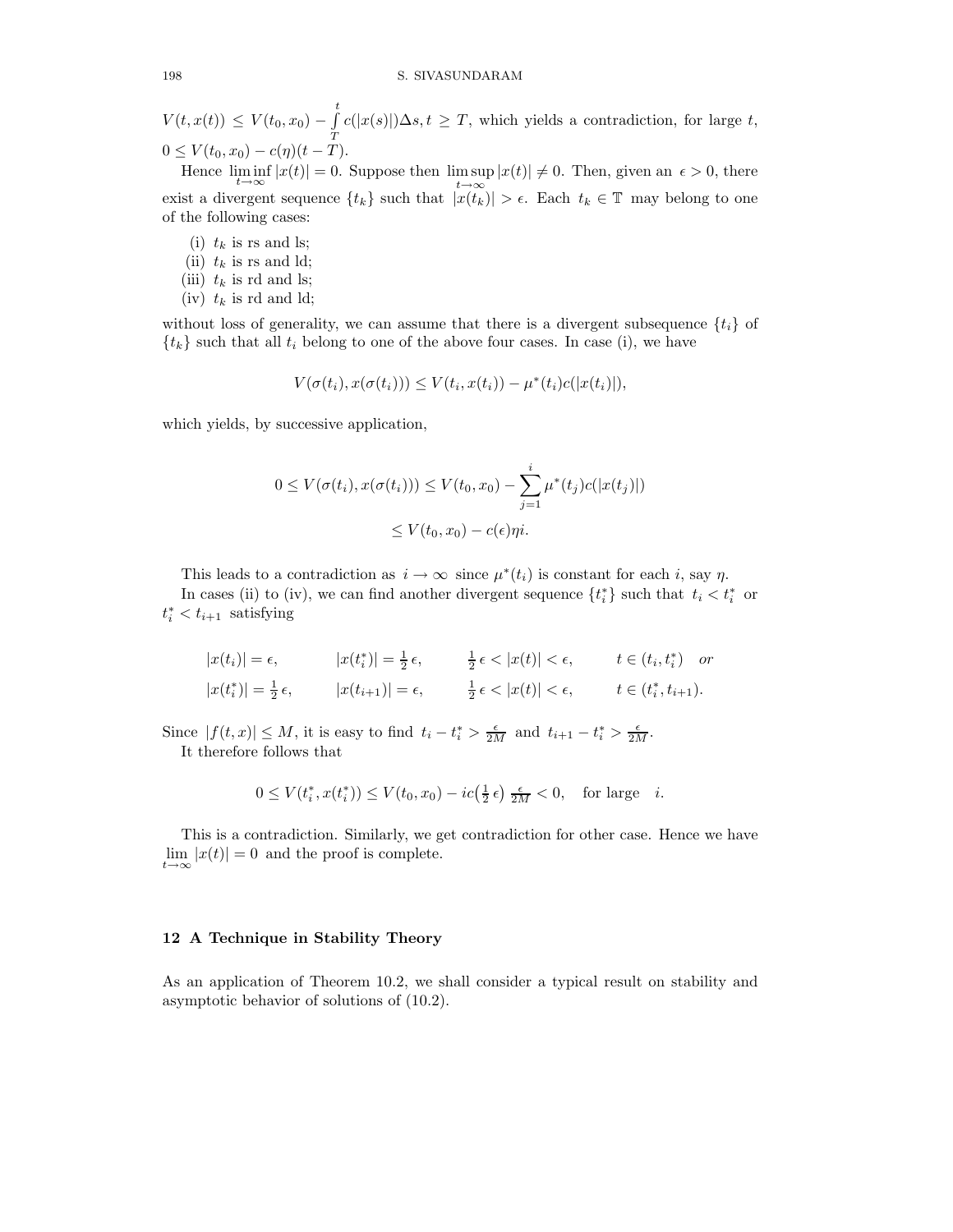**Theorem 12.1** Assume that  $(H)$  holds and  $(i)$  of Theorem 10.2 is verified. Suppose that  $g \in C_{rd}[\mathbb{T} \times R_+, R]$ ,  $g(t, u)\mu^*(t) + u$  is nondecreasing in u for each  $t \in \mathbb{T}$ ,  $g(t, 0) \equiv 0$ ,  $f(t, 0) \equiv 0$ ,  $F(t, 0) \equiv 0$  and for  $(t, x) \in \mathbb{T} \times R^n$ ,

$$
b(|x|) \le V(t, x) \le a(|x|), \quad a, b \in \mathcal{K}.
$$
\n
$$
(12.1)
$$

Furthermore, suppose that the trivial solution of (10.2) is uniformly stable and  $u = 0$  of

$$
u^{\Delta} = g(t, u), \qquad u(t_0) = u_0 \ge 0 \tag{12.2}
$$

is uniformly asymptotically stable. Then, the trivial solution of (10.2) is uniformly asymptotically stable.

*Proof* Let  $\epsilon > 0$  and  $t_0 \in \mathbb{T}$  be given. The uniform stability of  $u = 0$  of (12.2) implies that given  $b(\epsilon) > 0$ ,  $t_0 \in \mathbb{T}$ , there exists a  $\delta_1 = \delta_1(\epsilon) > 0$  such that if  $u_0 \leq \delta_1$ , then

$$
u(t, t_0, u_0) < b(\epsilon), \quad t \ge t_0. \tag{12.3}
$$

Let  $\delta_2 = a^{-1}(\delta_1)$ . Since  $y = 0$  of (10.2) is uniformly stable, given  $\delta_2 > 0$ ,  $t_0 \in \mathbb{T}$ , there exists a  $\delta = \delta(\epsilon)$  such that

$$
|y(t, t_0, x_0)| < \delta_2, \quad t \ge t_0 \quad \text{if} \quad |x_0| < \delta. \tag{12.4}
$$

We claim that  $|x_0| < \delta$  also implies that  $|x(t, t_0, x_0)| < \epsilon$ ,  $t \in \mathbb{T}$ , where  $x(t, t_0, x_0)$  is any solution of (10.2). If this is not true, there would exist a solution  $x(t, t_0, x_0)$  of (10.2) with  $|x_0| < \delta$  and a  $t_1 > t_0$  such that  $|x(t_1, t_0, x_0)| \geq \epsilon$ ,  $t_0 \leq t \leq t_1$ . Then, by Theorem 10.2, we have

$$
V(t, x(t, t_0, x_0)) \le r(t, t_0, V(t_0, y(t, t_0, x_0))), \quad t_0 \le t \le t_1.
$$

Consequently, by  $(12.1)$ ,  $(12.3)$  and  $(12.4)$ , we get

$$
b(\epsilon) \le V(t_1, x(t_1, t_0, x_0)) \le r(t_1, t_0, a(|y(t_1, t_0, x_0)|))
$$
  
 
$$
\le r(t_1, t_0, a(\delta_2)) \le r(t_1, t_0, \delta_1) < b(\epsilon).
$$

This contradiction proves that  $x = 0$  of (10.2) is uniformly stable.

To show uniform asymptotic stability, we set  $\delta = \delta_0$ . Then, from the foregoing argument, we have

$$
b(|x(t, t_0, x_0)|) \le V(t, x(t, t_0, x_0)) \le r(t, t_0, V(t_0, y(t, t_0, x_0)))
$$

for all  $t \in \mathbb{T}$ , if  $|x_0| \leq \delta_0$ . From this it follows that

$$
b(|x(t, t_0, x_0)|) \le r(t, t_0, \delta_1), \quad t \in \mathbb{T}
$$

which implies the uniform asymptotic stability of  $x = 0$  because of the assumption that  $u = 0$  of (12.2) is uniformly asymptotically stable. Hence the proof is complete.

Setting  $F(t, x) = f(t, x) + R(t, x)$  in Theorem 12.1, we see that although the unperturbed system (10.2) is only uniformly stable, the perturbed system (10.2) is uniformly asymptotically stable, an improvement caused by the perturbing term.

## 13 Strict Stability

Consider the initial value problem

$$
x^{\Delta} = f(t, x), \quad t \in \mathbb{T}, \quad x(t_0) = x_0,
$$
\n(13.1)

where  $f: \mathbb{T} \times R^n \to R^n$  and f is rd-continuous on  $\mathbb{T} \times R^n$ .

Let  $K = \{a \in C_{rd}[\mathbb{T}, R_+] : a(u)$  is strictly increasing in u,  $a(0) = 0$  and  $a(u) \to \infty$ as  $u \to \infty$ .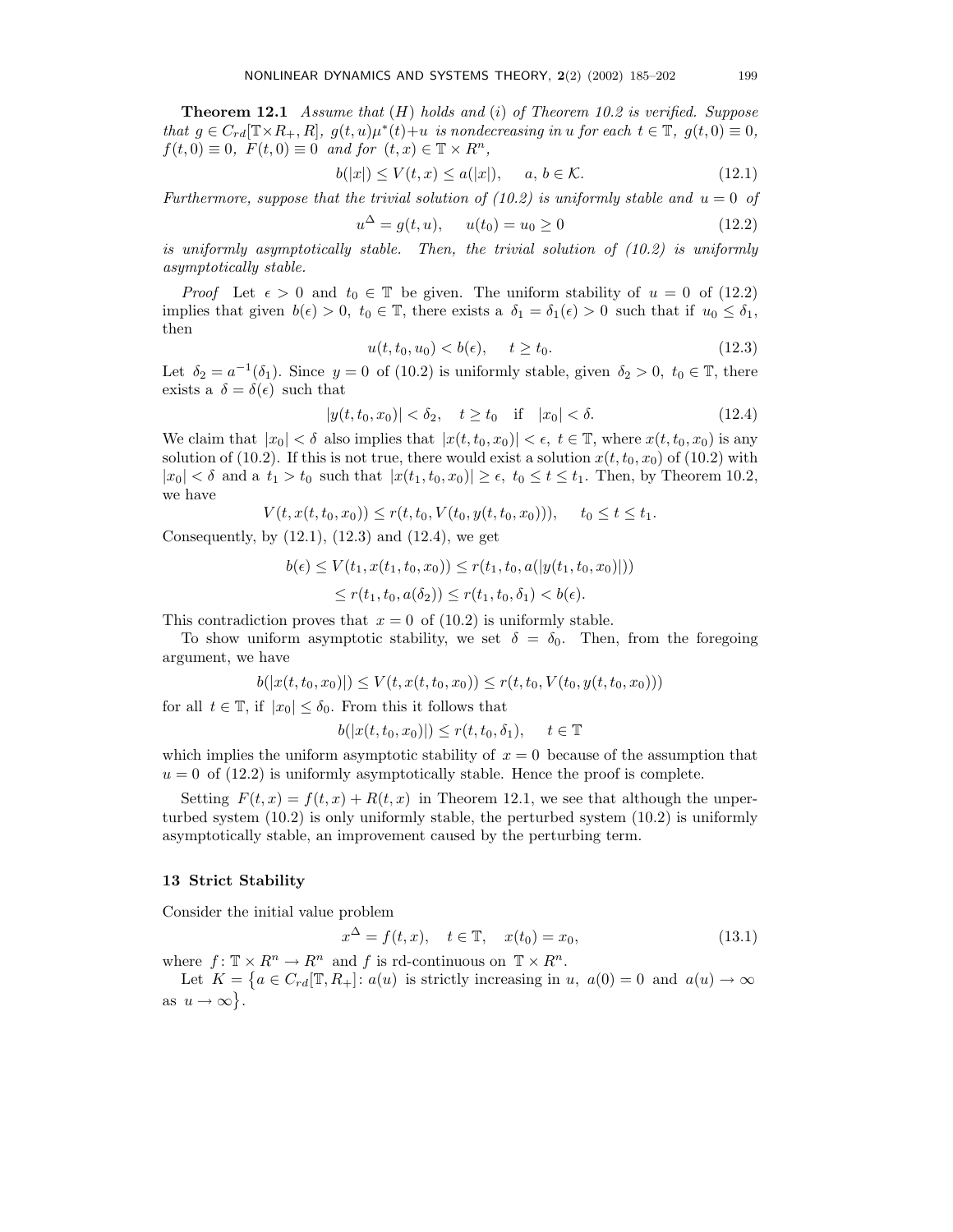Definition 13.1 The trivial solution of (13.1) is said to be

(S1) strictly stable, if given  $\epsilon_1 > 0$  and  $t_0 \in \mathbb{T}$ , there exists a  $\delta_1 = \delta_1(t_0, \epsilon_1) > 0$  such that  $|x_0| < \delta_1$  implies  $|x(t)| < \epsilon_1$ ,  $t \geq t_0$ , and for every  $0 < \delta_2 \leq \delta_1$ , there exist an  $0 < \epsilon_2 < \delta_2$  such that

$$
\delta_2 < |x_0| \quad \text{implies} \quad \epsilon_2 < |x(t)|, \quad t \ge t_0; \tag{13.2}
$$

- (S2) strictly uniformly stable, if  $\delta_1$ ,  $\delta_2$  and  $\epsilon_2$  are independent of  $t_0$ ;
- (S3) strictly attractive, if given  $\alpha_1 > 0$ ,  $\epsilon_1 > 0$  and  $t_0 \in \mathbb{T}$  for every  $\alpha_2 \leq \alpha_1$  there exists  $\epsilon_2 < \epsilon_1$  and  $T_1 = T_1(t_0, \epsilon_1)$ ,  $T_2 = T_2(t_0, \epsilon_1)$  such that

$$
\alpha_2 \le |x_0| \le \alpha_1 \quad \text{implies} \quad \epsilon_2 < |x(t)| < \epsilon_1, \quad \text{for} \quad t_0 + T_1 \le t \le t_0 + T_2;
$$

- (S4) strictly uniformly attractive, if  $T_1, T_2$  in (S3) are independent of  $t_0$ ;
- (S5) strictly asymptotically stable if (S3) holds and the trivial solution is stable;
- (S6) strictly uniformly asymptotically stable if (S4) holds and the trivial solution is uniformly stable;

Remark 13.1 It is important to note that (S1) and (S3), or (S2) and (S4) cannot hold at the same time. If in (S1) it is not possible to find an  $\epsilon_2$  satisfying (13.2), we shall say that the trivial solution is stable. This can happen when  $|x(t)| \to 0$  as  $t \to \infty$  or lim inf  $|x(t)| = 0$  and lim sup  $|x(t)| \neq 0$ .

Theorem 13.1 Assume that

(H<sub>1</sub>) for each  $0 < \eta < \rho$ ,  $V_{\eta} \in C_{rd}[\mathbb{T} \times S_{\rho}, R_{+}], V_{\eta}$  is locally Lipschitzian in x and for  $(t, x) \in \mathbb{T} \times S_\rho$  and  $|x| \geq \eta$ ,

$$
b_1(|x|) \le V_\eta(t, x) \le a_1(|x|), \quad a_1, b_1 \in K, \quad and \quad D^+V_\eta^\Delta(t, x) \le 0; \tag{13.3}
$$

(H<sub>2</sub>) for each  $\sigma$ ,  $0 < \sigma < \rho$ ,  $V_{\sigma} \in C_{rd}[\mathbb{T} \times S_{\rho}, R_{+}]$ ,  $V_{\sigma}$  is locally Lipschitzian in x and for  $(t, x) \in \mathbb{T} \times S_\rho$  and  $|x| \leq \sigma$ ,

$$
b_2(|x|) \le V_\eta(t, x) \le a_2(|x|), \quad a_2, b_2 \in K, \quad and \quad D^+V_\eta^\Delta(t, x) \ge 0. \tag{13.4}
$$

Then the trivial solution is strictly uniformly stable.

Proof See [15].

Theorem 13.2 Let the assumptions of Theorem 13.1 hold except that the conditions  $(13.3)$  and  $(13.4)$  are replaced by

$$
D^{+}V^{\Delta}_{\eta}(t,x) \le -c_{1}(|x|),
$$

and

$$
D^{+}V^{\Delta}_{\eta}(t,x) \geq -c_{2}(|x|),
$$

where  $c_1, c_2 \in K$ .

Then the trivial solution of  $(13.1)$  is uniformly strictly asymptotically stable.

Proof See [15].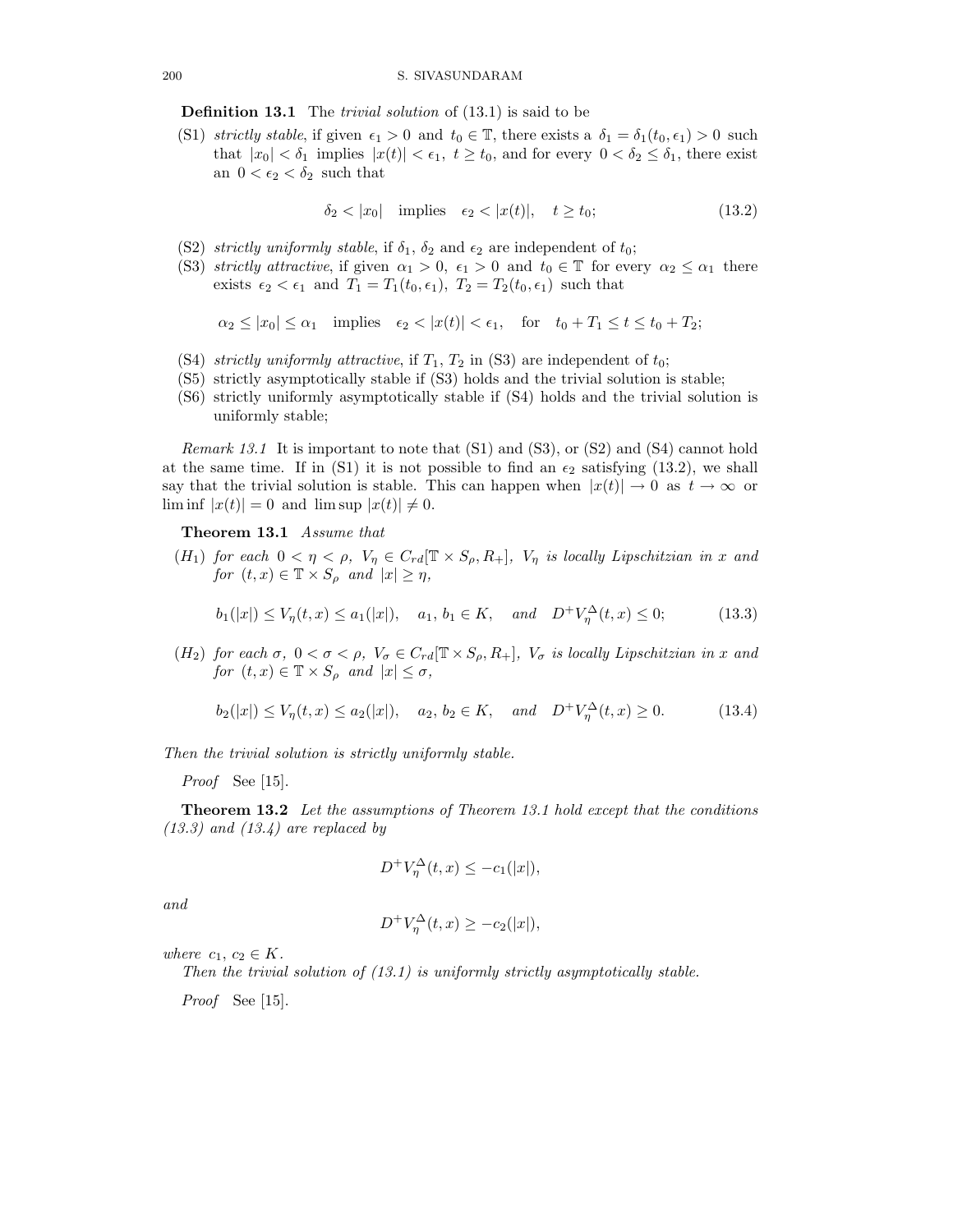Before proving the general result in terms of the comparison principle, we need to consider the comparison differential system

$$
u_1^{\Delta} = g_1(t, u_1), \quad u_1(t_0) = u_0 \ge 0,
$$
\n(13.5a)

$$
u_2^{\Delta} = g_2(t, u_2), \quad u_2(t_0) = u_0 \ge 0,
$$
\n(13.5b)

where  $g_1, g_2 \in C_{rd}[\mathbb{T} \times R_+, R].$ 

We shall say that the comparison system (13.5) is strictly stable, if given  $\epsilon_1 > 0$  and  $t_0 \in \mathbb{T}$ , there exist a  $\delta_1 > 0$  such that  $u_0 < \delta_1$  implies  $u_1(t) < \epsilon_1$ ,  $t \geq t_0$ , and for every  $\delta_2 \leq \delta_1$ , there exists an  $\epsilon_2$ ,  $0 < \epsilon_2 < \delta_2$  such that  $\delta_2 < u_0$  implies that  $\epsilon_2 < u_2(t)$ ,  $t \geq t_0$ . Where,  $u_1(t)$ ,  $u_2(t)$  are any solutions of (13.5a) and (13.5b) respectively.

Based on these definition, we can formulate other strict stability notions. Next result is formulated in terms of comparison principles.

**Theorem 13.3** Let the assumptions of Theorem 13.3 hold except that the conditions  $(13.3)$  and  $(13.4)$  are replaced by

$$
D^{+}V_{\eta}^{\Delta}(t,x) \le g_1(t, V_{\eta}(t,x)), \quad (t,x) \in \mathbb{T} \times R^n.
$$

and

$$
D^{+}V_{\sigma}^{\Delta}(t,x) \ge g_2(t, V_{\sigma}(t,x)), \quad (t,x) \in \mathbb{T} \times R^n,
$$

where  $g_2(t, u) \leq g_1(t, u)$ ,  $g_1, g_2 \in C_{rd}[\mathbb{T} \times R_+, R]$ ,  $g_1(t, 0) \equiv 0$ ,  $g_2(t, 0) \equiv 0$ .

Then any strict stability concept of the comparison system implies the corresponding strict stability concept of the trivial solution of (13.1) respectively.

Proof See [15].

For several allied results, see  $[9-15]$ .

#### References

- [1] Aulbach, B. Continuous and Discrete Dynamics Near Manifolds of Equilibria. Lecture Notes in Math., Springer-Verlag, Berlin, 1058, 1984.
- [2] Aulbach, B. and Hilger, S. Unified approach to continuous and discrete dynamics. Qualitative Theory of Differential Equations. 3rd Colloq., Szeged/Hungary 1988, Colloq. Math. Soc. Janos Bolyai 53, 1990, pp. 37–56.
- [3] Lakshmikantham, V., Sivasundaram, S. and Kaymakçalan, B. Dynamic Systems on Measure Chains. Kluwer Academic Publishers, Netherlands, 1996.
- [4] Drichi, Z. Practical stability of large-scale uncertain control systems in time scales. Journal of Difference Equations and Applications 2 (1996) 139–159.
- [5] Lakshmikantham, V., Leela, S. and Martynyuk, A.A. Stability Analysis of Nonlinear Systems. Marcel Dekker, New York, 1989.
- [6] Alekseev, V.M. An estimate for perturbations of the solution of ordinary differential equations. Vestnik Mosk. Univ., Ser. 1 Math., Mekh. 2 (1961) 28–36.
- [7] Lakshmikantham, V., Leela, S. and Martynyuk, A.A. Practical Stability of Nonlinear Systems. World Scientific, Singapore, 1990.
- [8] Kaymakçalan, B. and Rangarajan, L. Variation of Lyapunov's method for dynamic systems on time scales. J. Math. Anal. Applic. **185** (1994) 356-366.
- [9] Kaymakçalan, B. Existence and comparison results for dynamic systems on time scale. J. Math. Anal. Applic. **172**(1) (1993) 243-255.